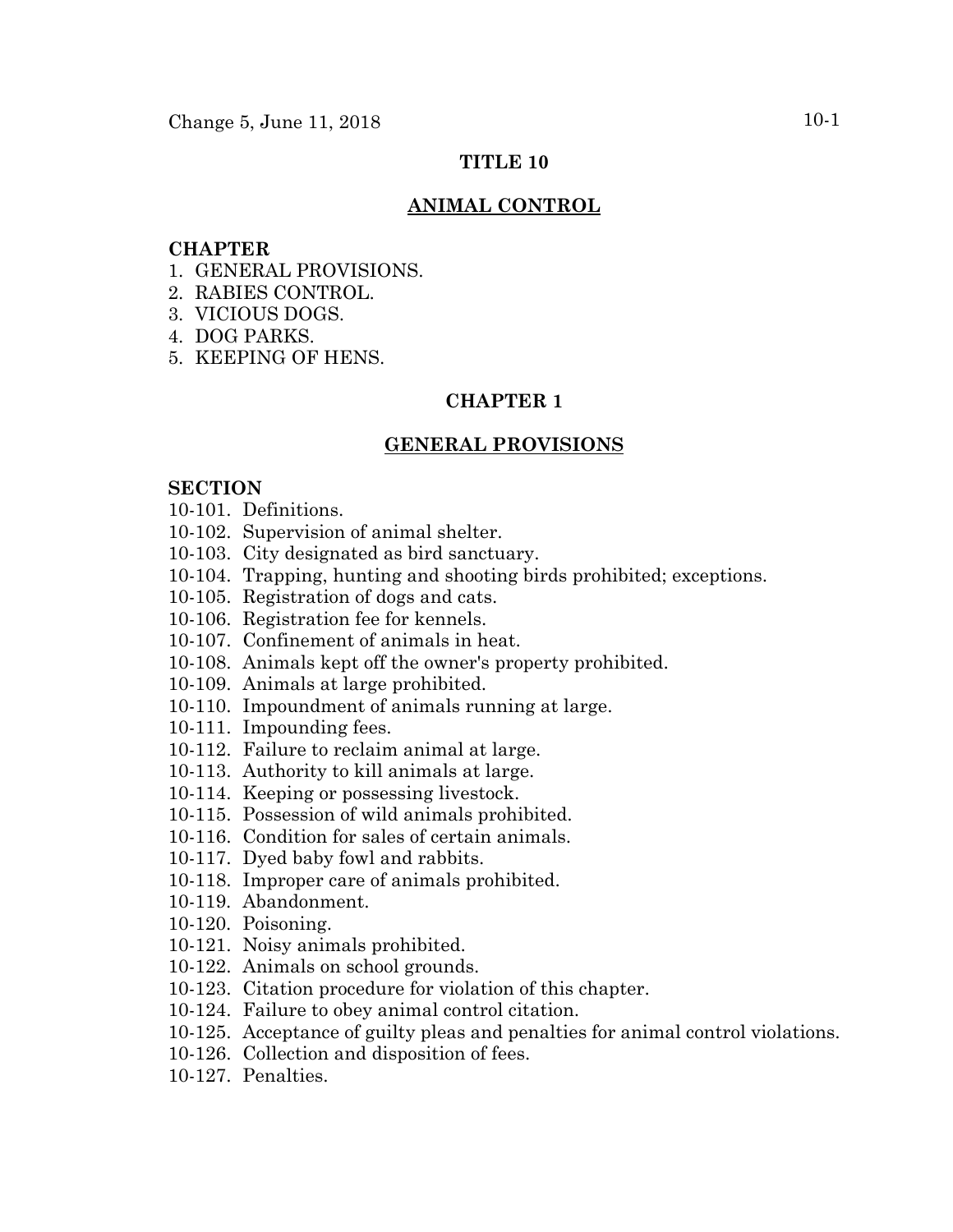**10-101. Definitions**. The following definitions shall apply in the interpretation and enforcement of this chapter unless it is apparent from the context that a different meaning is intended:

(1) "Animal." The term "animal" means and includes all living nonhuman creatures, domestic or wild, including livestock.

(2) "Animal control officer." The term "animal control officer" means any officer of the Oak Ridge Police Department Division of Animal Control.

(3) "At large." The term "at large" means not under restraint.

(4) "Attack." The term "attack" means an unprovoked attack in an aggressive manner on a human in which the victim suffered a scratch, abrasion, or bruise; or on a domestic animal that causes death or injury that requires veterinary treatment.

(5) "Chief of police." The term "chief of police" means the Chief of Police for the City of Oak Ridge.

"City manager." The term "city manager" means the City Manager for the City of Oak Ridge or the city manager's authorized designee.

(7) "Confined." The term "confined" means securely confined indoors, within an automobile or other vehicle solely for transportation and transported in a humane manner, or confined in a securely enclosed and locked pen or structure or fence, electronic or otherwise, upon the premises of the owner of such animal. However, under no circumstances is an electronic or similar fence sufficient to confine an animal in heat or a vicious dog.

(8) "Division of animal control." The term "division of animal control" means the Oak Ridge Police Department Division of Animal Control.

(9) "Guard" or "attack dog." The term "guard dog" or "attack dog" means a dog trained to attack on command or to protect persons or property, by attacking or threatening to attack, and who will cease to attack upon command.

(10) "Fowl." The term "fowl" means any wild or domesticated bird.

(11) "Impoundment." The term "impoundment" means the taking into custody of an animal by any police officer, animal control officer, or any authorized representative thereof.

(12) "Kennel." The term "kennel" means any premises wherein any person engages in the business of boarding, breeding, buying, letting for hire, training for a fee, or selling dogs, puppies, cats, kittens or any other animal typically kept on such premises.

(13) "Livestock." The term "livestock" means all farm animals, including but not limited to cattle, horses, pigs, fowl, sheep, goats and mules.

(14) "Muzzle." The term "muzzle" means a device constructed of strong, soft material or metal, designed to fasten over the mouth of an animal to prevent the animal from biting any person or animal. Such device shall not interfere with the animal's ability to breathe.

(15) "Owner." The term "owner" means any person having a right of property in an animal, or who keeps or harbors an animal or who has it in his or her care, or acts as its custodian or who permits an animal to remain on or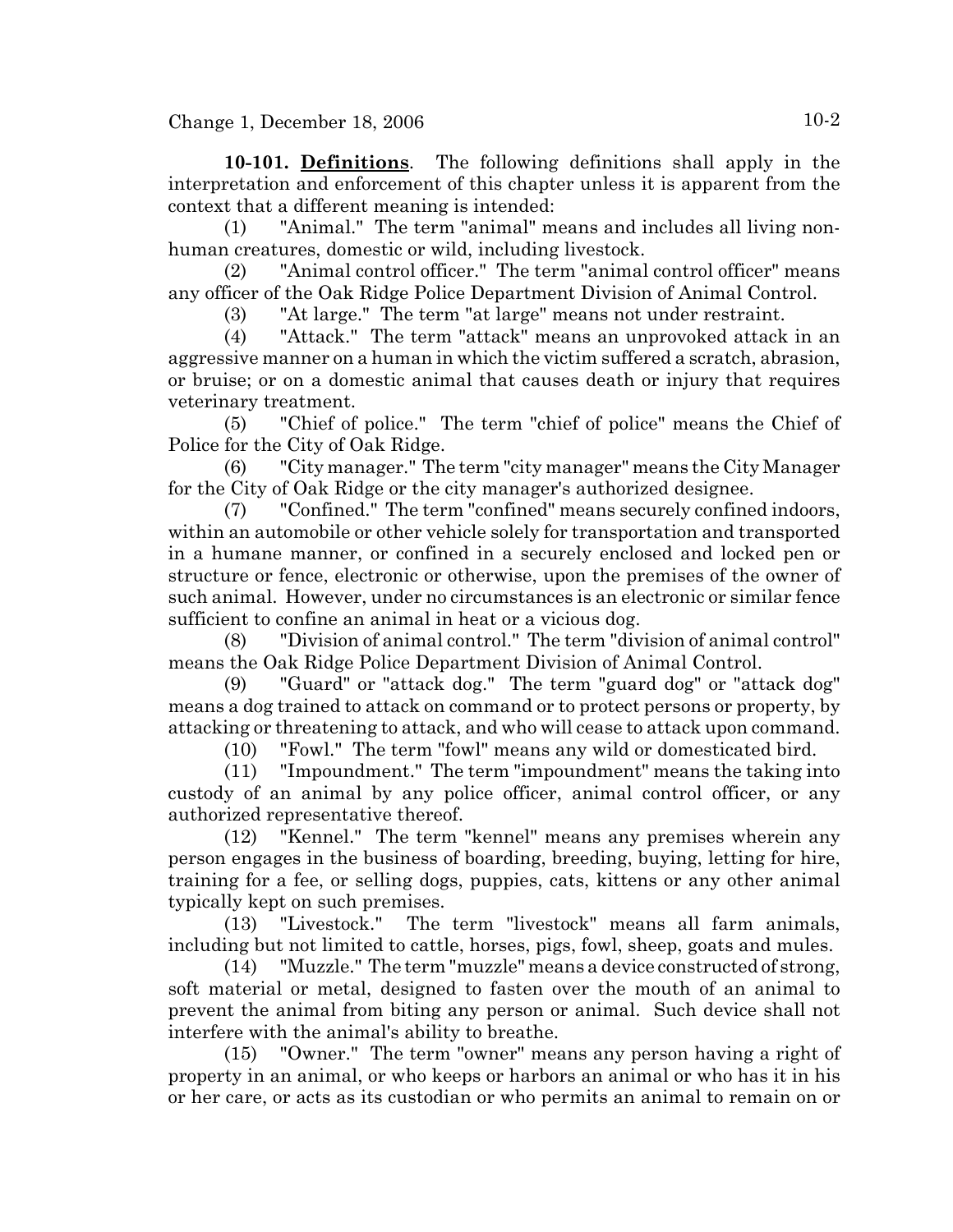about the person's premises. If an animal has more than one owner, all owners are jointly and severally liable for the acts or omissions of an owner.

(16) "Pig." The term "pig" means any type of pig, hog, or swine including, but not limited to, pot-bellied pigs.

(17) "Quarantine." The term "quarantine" means the humane confinement of an animal for the observation of symptoms for rabies, or other disease, in a secure enclosure that prevents the animal from coming into unplanned contact with any other animal or human being.

(18) "Restraint." (a) For all animals, the term "restraint" means on the premises of the owner and either

(i) In the owner's immediate presence and control or

(ii) Confined by a secure physical barrier (e.g., a fence,

pen, or electronic fence in good working order), chain or tether, or leash or lead under the control of a person physically capable of restraining the animal.

If off the premises of the owner, "restraint" means secured by leash or lead under the control of a person physically capable of restraining the animal and obedient to that person's commands. In the situation of duplexes, apartment complexes or other multi-residential areas, an animal is not under restraint if the animal is confined within a fence or other physical barrier that encloses the area that is common ground to all tenants and the animal must be restrained by other allowable methods.

(b) A dog or puppy may be restrained by a fixed point chain or tether for no more than eight (8) hours in a twenty-four (24) hour period.

(c) A dog may be exclusively restrained by a chain or tether provided that it is at least ten (10) feet in length, with swivels on both ends, and is properly attached to a pulley or trolley mounted on a cable which is also at least ten (10) feet in length and mounted at least four (4) feet and no more than seven (7) feet above ground level in a manner so as not to interfere or become entangled with objects on the property.

(d) Any tethering system employed shall not allow the dog or puppy to leave the owner's property.

(e) No chain or tether shall weigh more than one-eight (1/8) of the dog or puppy's body weight.

(f) Any chain or tether must be attached to a properly fitting collar or harness worn by the dog or puppy.

(19) "Severe attack." The term "severe attack" means an unprovoked attack upon a human being in which the victim suffered a severe bite or was shaken violently, and which causes serious physical trauma or death.

(20) "Wild animal." The term "wild animal" means any live monkey, non-human primate, raccoon, skunk, deer, wildcat, possum, fox, leopard, panther, tiger, lion, lynx, or any other warm-blooded animal that can normally be found in the wild state. The term "wild animal" does not include domestic dogs (excluding hybrids with wolves, coyotes, or jackals), domestic cats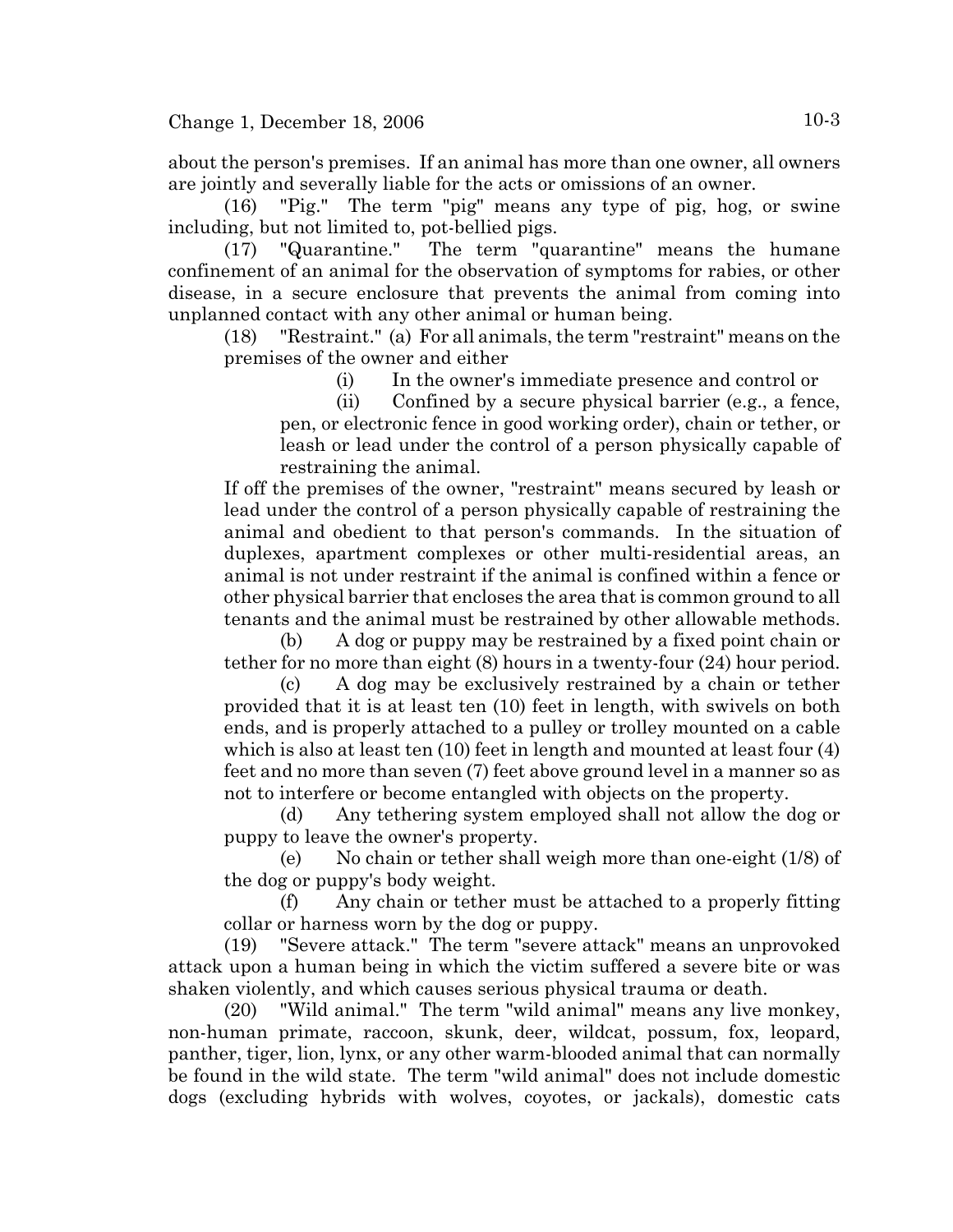(excluding hybrids with ocelots or margays), livestock, rodents, reptiles, snakes, and captive-bred species of common cage birds. (Ord. #15-99, Aug. 1999, as amended by Ord. #20-02, Nov. 2002, as amended by Ord. #17-06, Sept. 2006)

**10-102. Supervision of animal shelter**. The city animal shelter shall be under the supervision of the city manager. (Ord. #15-99, Aug. 1999)

**10-103. City designated as bird sanctuary**. The corporate limits of the city are hereby designated a bird sanctuary. (Ord. #15-99, Aug. 1999)

**10-104. Trapping, hunting, and shooting birds prohibited; exceptions**. It shall be unlawful for any person to trap, hunt, shoot or attempt to shoot birds or wildfowl or to rob nests thereof, except that starlings, English sparrows and pigeons congregating in the city may be destroyed at the direction of the city manager. (Ord. #15-99, Aug. 1999)

**10-105. Registration of dogs and cats**. (1) All residents owning, keeping, or harboring any dog or cat over three (3) months of age or any other animal which must be vaccinated for rabies, shall pay to the city a yearly registration fee of three dollars (\$3) for each spayed or neutered dog or cat and ten dollars (\$10) for each unspayed or unaltered dog or cat owned, kept, or harbored.

(2) Upon receipt of the registration fee required by subsection (1) and the exhibition of an unexpired certificate of rabies vaccination, the city manager shall issue a registration certificate to the owner of the animal, giving the owner's name, date issued, amount paid, description, name, age and sex of the animal, the registration tag number issued, the date the animal was vaccinated, and the type of vaccine used.

(3) At the time a registration certificate is issued under subsection  $(2)$ , the city manager shall also deliver a registration tag bearing the serial number of the registration certificate and the year in which it was delivered. The shape and/or color of the tag shall be changed every year and it shall be the duty of every owner to provide each registered animal with a collar or harness to which the registration tag must be affixed and such owner shall see that the collar or harness is constantly worn. If a registration tag is lost or destroyed, a duplicate will be issued upon presentation of a receipt showing the payment of the fee, and payment of a one dollar (\$1) duplicate tag fee.

(4) The registration tag is valid for a maximum period of twelve (12) months and will expire on the same date the rabies vaccination expires.

(5) It shall be unlawful for any person owning, keeping or harboring an animal within the city to fail to register such animal as required by this section.

(6) It shall be unlawful to transfer or place a registration tag onto any animal for which the tag was not issued.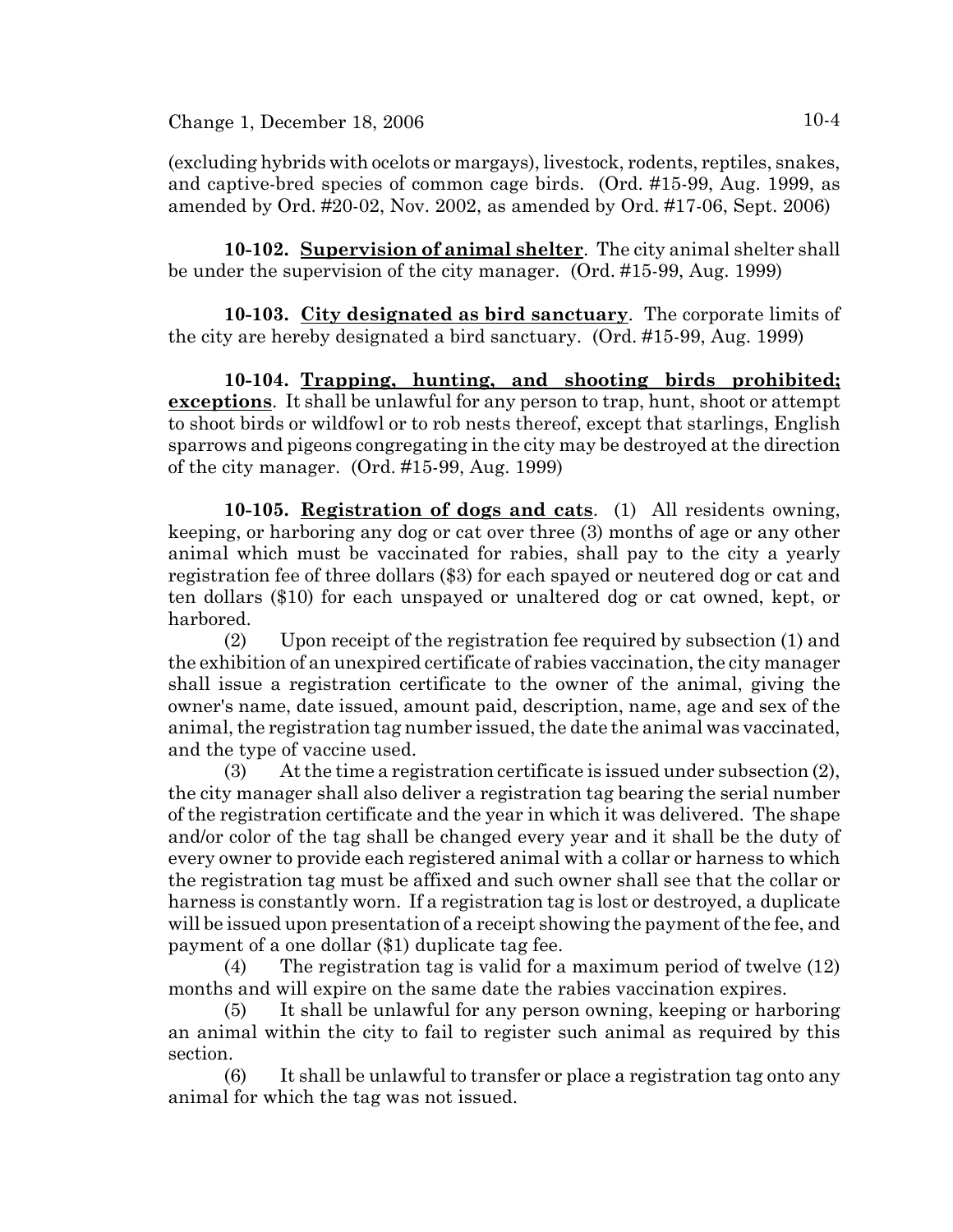(7) Animals within the city limits for thirty (30) days or less are not required to be registered.

(8) Persons newly residing within the city limits have thirty (30) days in which to comply with this section. (Ord. #15-99, Aug. 1999)

**10-106. Registration fee for kennels**. Persons operating a kennel where dogs are bred for sale shall not be required to pay the registration fee required by § 10-105, but in lieu thereof shall pay, on or before the first day of May of each year, or upon the operating of such kennel, a registration fee as a kennel operator. These fees are annual fees and shall be as follows:

- (1) Less than ten (10) animals, five dollars (\$5).
- (2) Between ten (10) and twenty (20) animals, ten dollars (\$10).
- (3) More than twenty (20) animals, fifteen dollars (\$15).

At no time shall the number of dogs in the kennel exceed the number covered by the registration fee. (Ord. #15-99, Aug. 1999)

**10-107. Confinement of animals in heat**. Every female animal in heat shall be confined for a period of twenty-four (24) days in such a manner that such animal cannot come into contact with another animal except for planned breeding. While exercised, the animal shall be properly leashed. (Ord. #15-99, Aug. 1999)

**10-108. Animals kept off the owner's property, prohibited**. (1) No animal, except livestock, shall be kept on a vacant lot or area that is not adjacent to the owner's property.

(2) An animal may be kept on the premises of the owner's business as protection while the business is closed, provided the owner complies with all applicable sections of this chapter. (Ord. #15-99, Aug. 1999)

**10-109. Animals at large prohibited**. No animal, whether registered or not, shall be allowed to run at large. (Ord. #20-02, Nov. 2002)

**10-110. Impoundment of animals running at large**. (1) It shall be the duty of the city manager or the city manager's duly authorized representative to apprehend and impound in the city animal shelter any animal found running at large or any animal found in such a condition that apprehension is warranted for the animal's health and/or safety.

(2) An animal wearing a valid city tag shall be held for a period of seven (7) working days from the date of apprehension. Untagged, unregistered animals shall be held for a period of three (3) working days. Days are defined as days the animal shelter is open.

(3) Any animal not claimed within the times provided in subsection (2) may be destroyed or sold.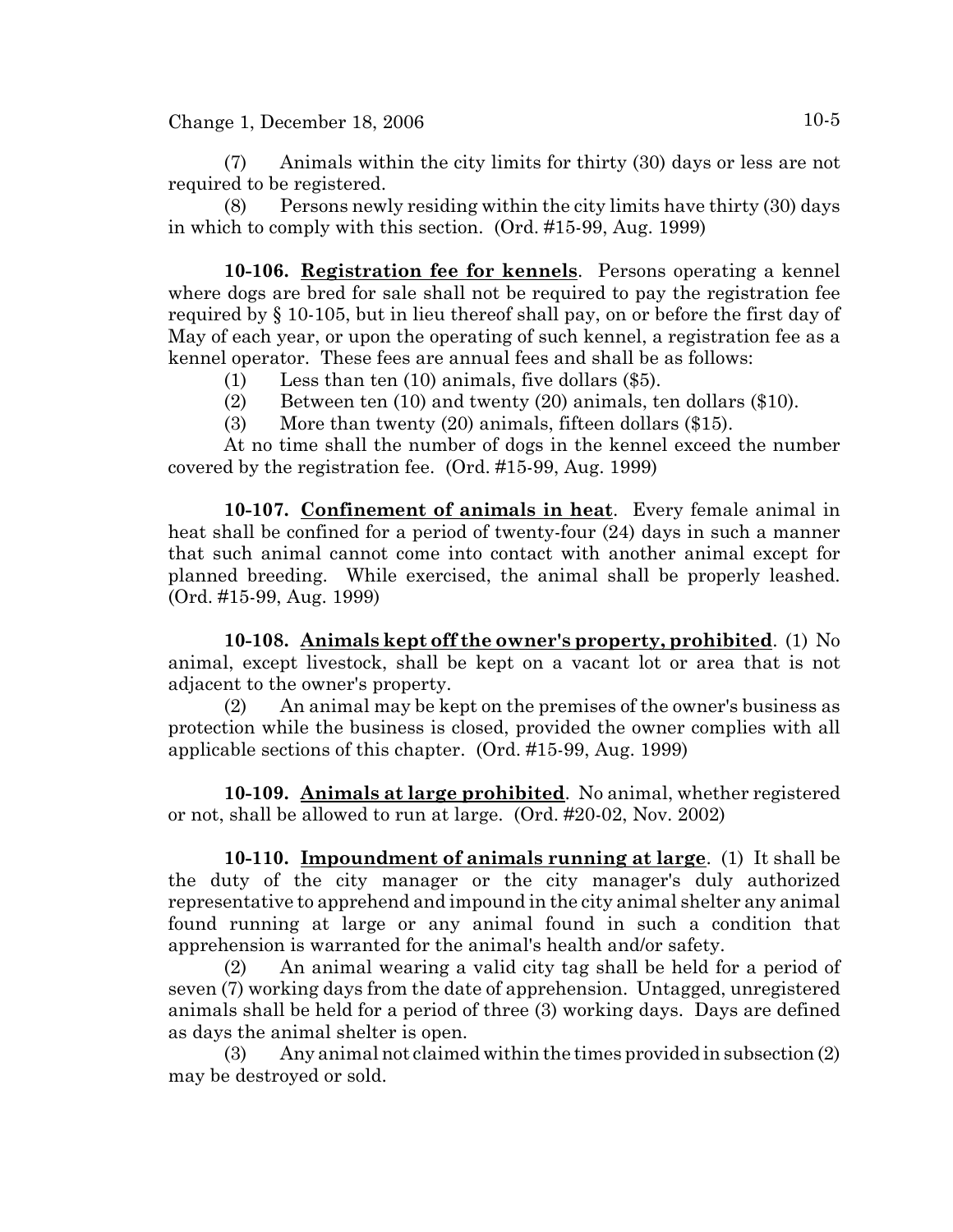(4) The impoundment of an animal under this section shall not relieve the owner thereof from prosecution for permitting such animal to run at large in violation of § 10-109.

(5) The record of the owner, and not the particular animal, for one (1) year prior to the date of the current violation, shall be considered when calculating the number of offenses committed.

(6) Any unaltered animal that has been impounded three (3) times within any twelve (12) month period shall be spayed or neutered within thirty (30) days of release from the shelter. The owner must show proof of the procedure to the division of animal control.

(7) In addition to, or in lieu of, apprehending and impounding an animal found at large, the animal control officer, upon determining the owner, may return the animal to the owner and issue a summons requiring the owner to appear in city court for determination of whether or not there has been a violation within the meaning of § 10-109.

(8) No animal shall be released from impoundment unless and until it has been vaccinated and registered and a tag placed on its collar. (Ord. #15-99, Aug. 1999, as amended by Ord. #20-02, Nov. 2002)

# **10-111. Impounding fees**. The impounding fees are as follows:

- (1) Registered animal wearing a valid tag.
	- (a) Twenty dollars (\$20) for the first offense,
	- (b) Thirty dollars (\$30) for the second offense, and

(c) One hundred dollars (\$100) for the third offense plus an additional fifty dollars (\$50) for every subsequent offense.

- (2) Unregisterd animal or registered animal not wearing a valid tag.
	- (a) Thirty dollars (\$30) for the first offense,
	- (b) Forty dollars (\$40) for the second offense, and

(c) One hundred dollars (\$100) for the third offense plus an additional fifty dollars (\$50) for every subsequent offense. (Ord. #15-99, Aug. 1999)

**10-112. Failure to reclaim animal at large**. Any owner who has been notified that his or her animal has been impounded and who refuses to pay the impounding fee set forth in § 10-111 shall be subject to a penalty for failure to reclaim the animal. In determining the number of failures to reclaim, the entire record of the owner with regard to every animal owned will be considered. The penalty shall be as follows:

- (1) First failure to reclaim, fifty dollars (\$50).
- (2) Second failure to reclaim, one hundred dollars (\$100).

(3) Third and subsequent failures to reclaim, two hundred and fifty dollars (\$250). (Ord. #15-99, Aug. 1999)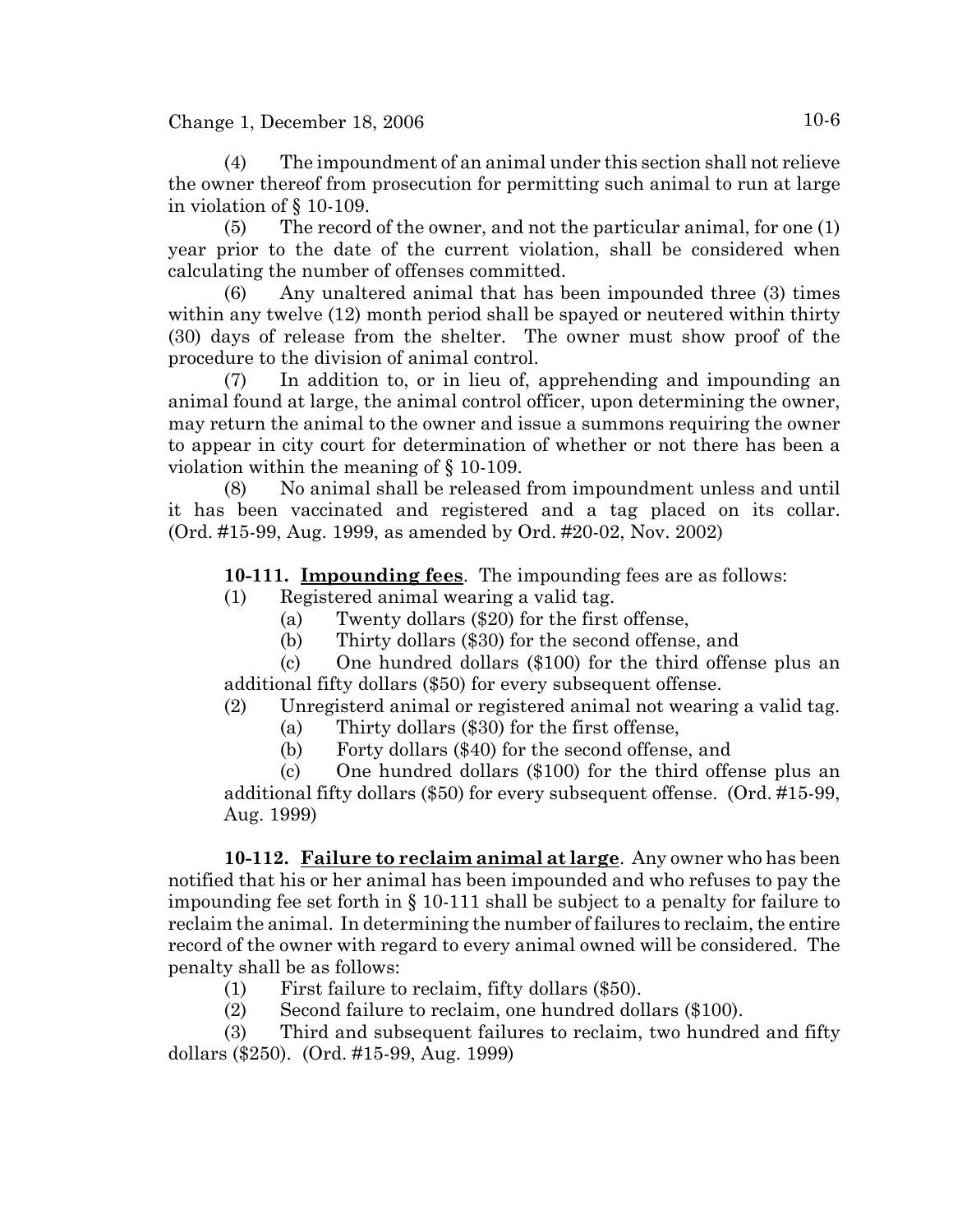**10-113. Authority to kill animals at large**. If any animal found at large in violation of this chapter cannot be safely taken up and impounded and either poses a threat to a person or the public or is seriously injured, such animal may be killed by any police officer or animal control officer. Nothing in this section shall be construed to prevent a police officer or animal control officer from killing an animal in self-defense. (Ord. #15-99, Aug. 1999)

**10-114. Keeping or possessing livestock**. It is unlawful for any person to keep or possess livestock, including pigs and goats, within the city. This section is inapplicable to areas zoned for livestock, provided the owner complies with the conditions set forth in the zoning ordinance. (Ord. #15-99, Aug. 1999)

**10-115. Possession of wild animals, prohibited**. It is unlawful for any person to own or possess a wild animal within the city limits. (Ord. #15-99, Aug. 1999)

**10-116. Condition for sales of certain animals**. (1) Fowl or rabbits younger than eight (8) weeks of age may not be sold in quantities of less than twenty-five (25) to a single purchaser.

(2) No person shall give away any live animal, including fish, reptile or bird, as a prize for, or as an inducement to enter, any contest, game, or other competition, or as an inducement to enter a place of amusement; or offer such animal as an incentive to enter any business agreement whereby the offer was for the purpose of attracting trade.

(3) No person shall sell, offer for sale or give away any dog or cat under six (6) weeks of age. (Ord. #15-99, Aug. 1999)

**10-117. Dyed baby fowl and rabbits**. (1) It is unlawful for any person to:

(a) Sell, offer for sale, barter or give away baby chickens, ducklings or goslings of any age, or rabbits under two (2) months of age, as pets, toys, premiums or novelties, if such fowl or rabbits have been colored, dyed, stained or otherwise had their natural color changed; or

(b) Bring or transport such fowl or rabbits into the city for such purposes.

(2) This section shall not be construed to prohibit the sale or display of such baby chickens, ducklings, or other fowl or rabbits in proper facilities by breeders or stores engaged in the business of selling for purposes of commercial breeding and raising or laboratory testing.

(3) Each such baby chicken, duckling, other fowl or rabbit sold, offered for sale, bartered or given away in violation of this section constitutes a separate offense. (Ord. #15-99, Aug. 1999, as replaced by Ord. #17-06, Sept. 2006)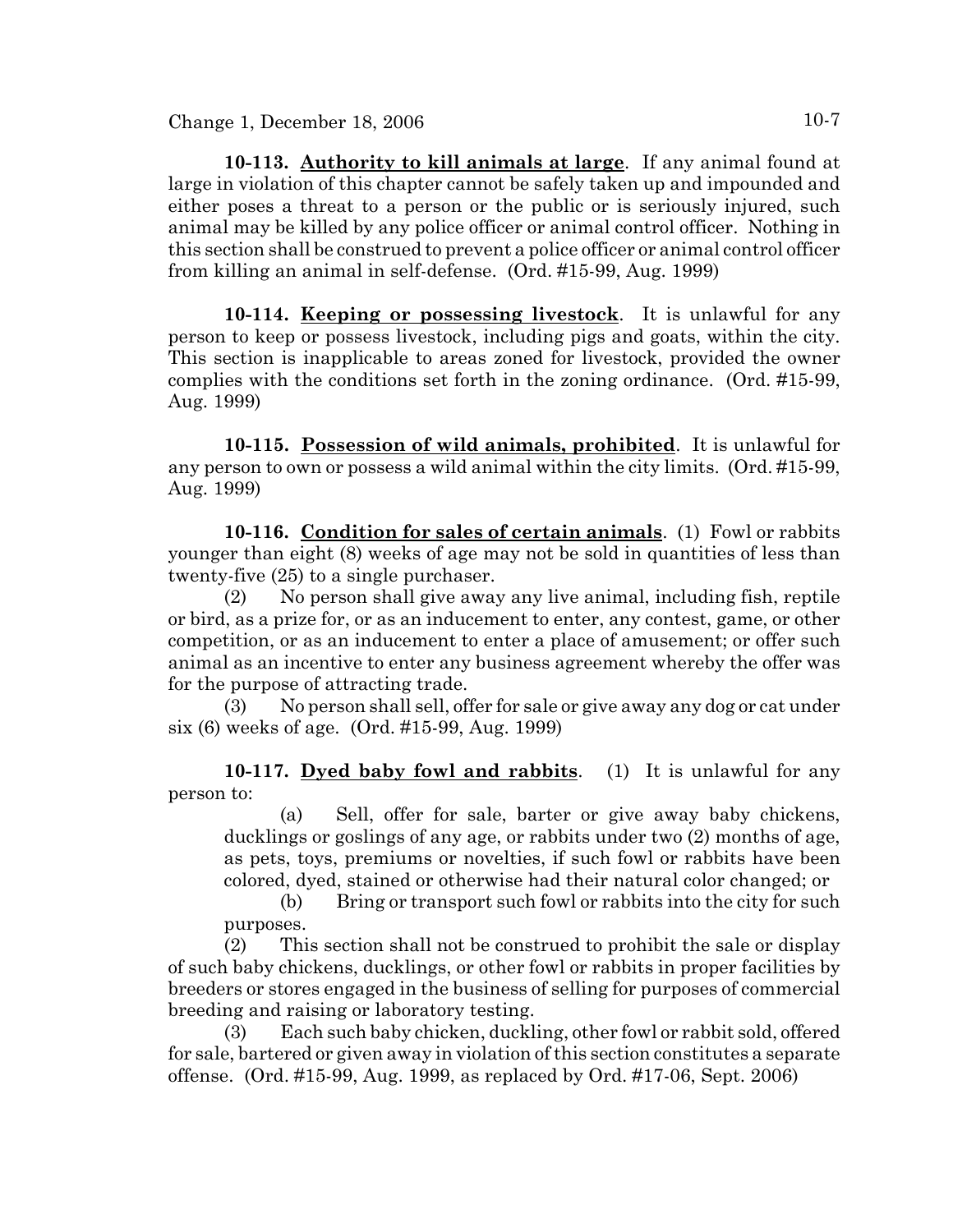**10-118. Improper care of animals prohibited**. No person owning or keeping an animal shall fail to provide it with the minimum care, nor shall such person keep an animal under unsanitary conditions or in an enclosure that is overcrowded, unclean, or unhealthy.

Except for emergencies or circumstances beyond the owner's control, an animal is deprived of minimum care if it is not provided with care sufficient to preserve the health and well-being of the animal considering the species, breed, and type of animal.

Minimum care includes, but is not limited to, the following requirements:

(1) Food of sufficient quantity, quality, and nutrition to allow for normal growth or maintenance of body weight.

(2) Open or adequate access to potable water in sufficient quantity to satisfy the animal's needs. Snow or ice is not an adequate water source.

(3) Access to a barn, doghouse, or other shelter sufficient to protect the animal from the elements. Doghouses and similar shelters shall be made of durable materials with a solid, moisture-proof floor, and must contain clean bedding material consisting of hay, straw, cedar shavings, or the equivalent to provide insulation and protection against cold and dampness.

(4) Veterinary care deemed necessary by a reasonably prudent person to relieve distress from injury, neglect, or disease.

An enclosure is overcrowded unless its area is at least the square of the length of the animal in inches (from tip of nose to base of tail) plus six inches (6") for each animal confined therein, and the height must allow for each animal to fully stand upright.

An enclosure is unclean when it contains an excessive amount of animal waste.

An enclosure is unhealthy when its condition is likely to cause illness or injury to the animal. (Ord. #15-99, Aug. 1999, as replaced by Ord. #5-2018, April 2018)

**10-119. Abandonment**. It shall be unlawful for any person to abandon an animal that is under its ownership or care. If an animal is found abandoned, the animal may be impounded. Abandonment consists of:

(1) Leaving an animal for a period in excess of twenty-four (24) hours without providing for someone to feed, water and check on the animal's condition.

(2) Leaving an animal by a roadside or other area, or

(3) Leaving an animal on either public or private property without the property owner's consent.

Any person convicted of violating this section shall be subject to a penalty of not less than two hundred dollars (\$200) nor more than five hundred dollars (\$500). Each animal abandoned is a separate violation. (Ord. #15-99, Aug. 1999)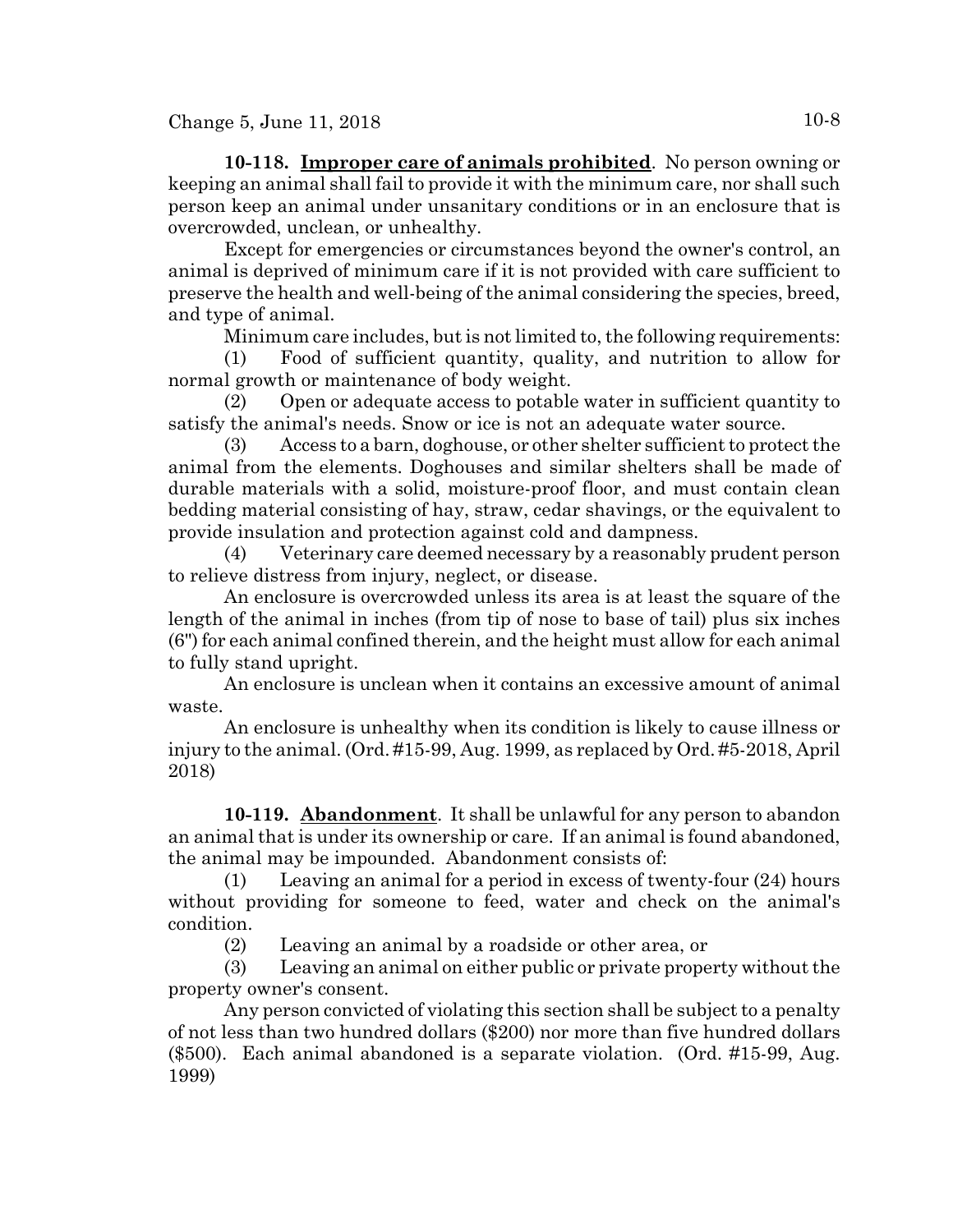**10-120. Poisoning**. It shall be unlawful for any person, other than a licensed veterinarian or a person under the direction of a veterinarian for humanitarian purposes to:

(1) Administer poison to any animal(s);

(2) Distribute poison in any manner whatsoever with the intent or for the purpose of poisoning any animal; or

(3) Knowingly leave a poisonous substance of any kind or ground glass in any place with the intent to injure an animal or in any location where it may be readily found and eaten by an animal.

The provisions of this section are not applicable to licensed exterminators using poisons as part of a pest control program or to persons using commercial insecticides and rodent baits to control insects and wild rodents. This section is also inapplicable to any measures taken under § 10-104 by the city manager. (Ord. #15-99, Aug. 1999)

**10-121. Noisy animals prohibited.** (1) No person owning or keeping any animal shall fail to prevent such animal from disturbing the peace of any other person by loud and persistent or loud and habitual barking, yelping, howling, braying, whinnying, crowing, calling or making any other noise, whether the animal is on or off the owner's premises.

(2) No person shall be charged with violating this section unless a written warning was given to the owner within the twelve (12) months preceding the alleged date of violation. Such warning is sufficient if it recites subsection (1) and states that a complaint was received. A warning is given if personally given to the owner or mailed first class to the owner.

(3) No person shall be convicted of violating this section unless two (2) or more witnesses testify to the noise, or unless there is other evidence corroborating the testimony of a single witness. (Ord. #15-99, Aug. 1999)

**10-122. Animal on school grounds**. It shall be unlawful for any owner, or any other person having an animal under his or her care or control to take, allow, or let such animal upon the grounds, property, or premises of any public school operated by the Oak Ridge School System unless such person shall first have obtained written permission from the superintendent of schools or the superintendent's designee. This section is not applicable to any law enforcement animal. (Ord. #15-99, Aug. 1999)

**10-123. Citation procedure for violations of this chapter**. Whenever an animal control officer determines there has been a violation of any of the provisions in this chapter, in lieu of obtaining a warrant for the arrest of the offender, the animal control officer may prepare in quadruplicate a written notice to appear in city court containing the name and address of such person, the offense charged, and the time when such person shall appear in city court. The time specified for appearance shall not be less than five (5) days from the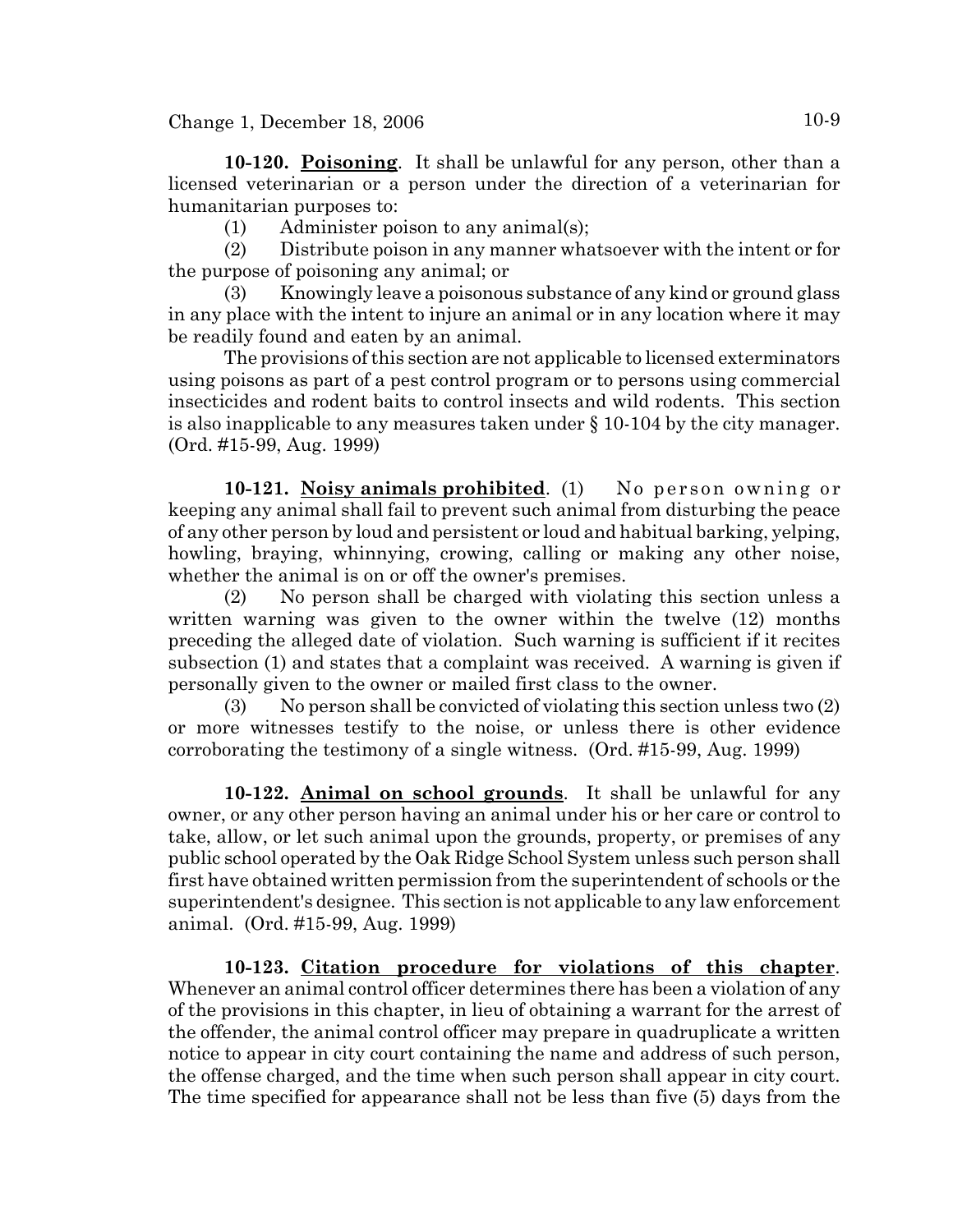date of the issuance to appear, unless the person cited agrees to a shorter time period. If the person so demands, the appearance in court shall be the first session of court following the citation. The cited person shall sign one (1) copy of the notice to appear. Signing the notice shall constitute the cited person's promise to appear on the date specified in the notice. One copy of the notice shall be delivered to the cited person. (Ord. #15-99, Aug. 1999)

**10-124. Failure to obey animal control citation**. No person shall violate his or her written promise to appear provided for in § 10-123, regardless of the disposition of the charge for which the citation was originally issued. (Ord. #15-99, Aug. 1999)

**10-125. Acceptance of guilty pleas and penalties for animal control violations**. The city court clerk is hereby authorized to accept pleas of guilty for violations of this chapter, to accept designated penalties in connection with such pleas, to issue receipts therefor, and to appear for such person in court for the purpose of entering pleas of guilty, all in accordance with such procedures as may be established by the judge of the city court. Such penalties shall be accepted upon the entry of any plea of guilty before the court clerk. The amount of such penalty to be accepted shall be so designated by rule of court promulgated by the judge of the city court; provided that no such penalty may be accepted for a sum less than the minimum penalty imposed by any section of this chapter for such offense. Any person given a citation for a violation of any provision of this chapter may post the penalty appropriate thereto, and notify the clerk of the city court that he or she will not appear for trial in which case the matter may be entered on the docket for trial. There shall be no cost assessed in cases in which a plea of guilty is entered under this section. (Ord. #15-99, Aug. 1999)

**10-126. Collection and disposition of fees**. All fees required by this chapter shall be collected as required and shall be deposited in the general fund. (Ord. #15-99, Aug. 1999)

**10-127. Penalties**. Any person violating any provision of this chapter, unless the penalty is specified in the section, shall be punished by a penalty not to exceed five hundred dollars (\$500). Each day a violation exists shall be deemed a separate violation. (Ord. #15-99, Aug. 1999)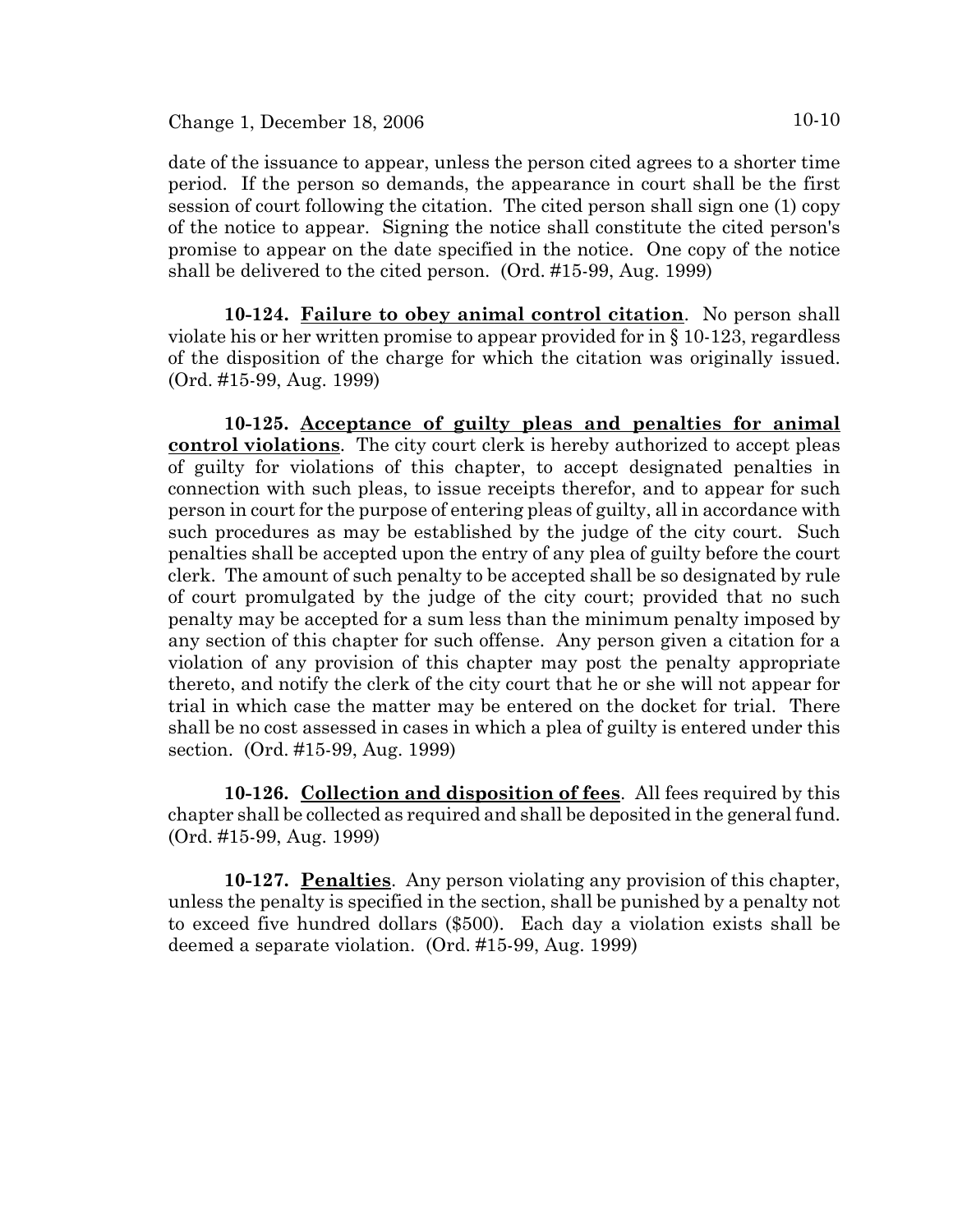# **CHAPTER 2**

# **RABIES CONTROL**

#### **SECTION**

- 10-201. Vaccination of animals.
- 10-202. Apprehension and disposition of rabid animals and suspects.
- 10-203. Quarantine of animals inflicting, or suspected of inflicting, a bite or suspected of being rabid.
- 10-204. Quarantine of animals in contact with rabid animal.
- 10-205. Report required when person is bitten by an animal.
- 10-206. Veterinarians to report result of examination of animal that has bitten person.
- 10-207. Forwarding of head to state health department.
- 10-208. Surrender and examination of carcasses of animals.

**10-201. Vaccination of animals**. (1) It shall be unlawful for any person to own, keep, or harbor any dog or cat, or other animal that requires vaccination for rabies, which has not been vaccinated against rabies as required by state law.

(2) Evidence of such vaccination shall consist of a certificate bearing the owner's name and address, number of the vaccination tag issued, date of vaccination, date the animal shall be re-vaccinated, description and sex of the animal vaccinated, type and lot number of the vaccine administered and the signature of the person administering the vaccine.

(3) The certificate shall be prepared in triplicate, the original to be given to the owner, the first copy filed in the office of the local health department, and the second copy retained by the person administering the vaccine.

(4) All vaccinations shall be administered by or under the supervision of a veterinarian licensed by the State Board of Veterinary Medical Examiners to practice veterinary medicine in the State of Tennessee. (Ord. #15-99, Aug. 1999)

**10-202. Apprehension and disposition of rabid animals and suspects**. Any animal capable of being infected with rabies which is rabid or believed to be rabid shall be immediately reported to the police department. Such animal shall be taken up and impounded if this can be accomplished with safety. If it is necessary for the city to destroy the animal to prevent further biting or for the safety of the community, every effort shall be made to avoid damage to the brain. (Ord. #15-99, Aug. 1999)

**10-203. Quarantine of animals inflicting, or suspected of inflicting a bite or suspected of being rabid**. (1) Any animal that is suspected of or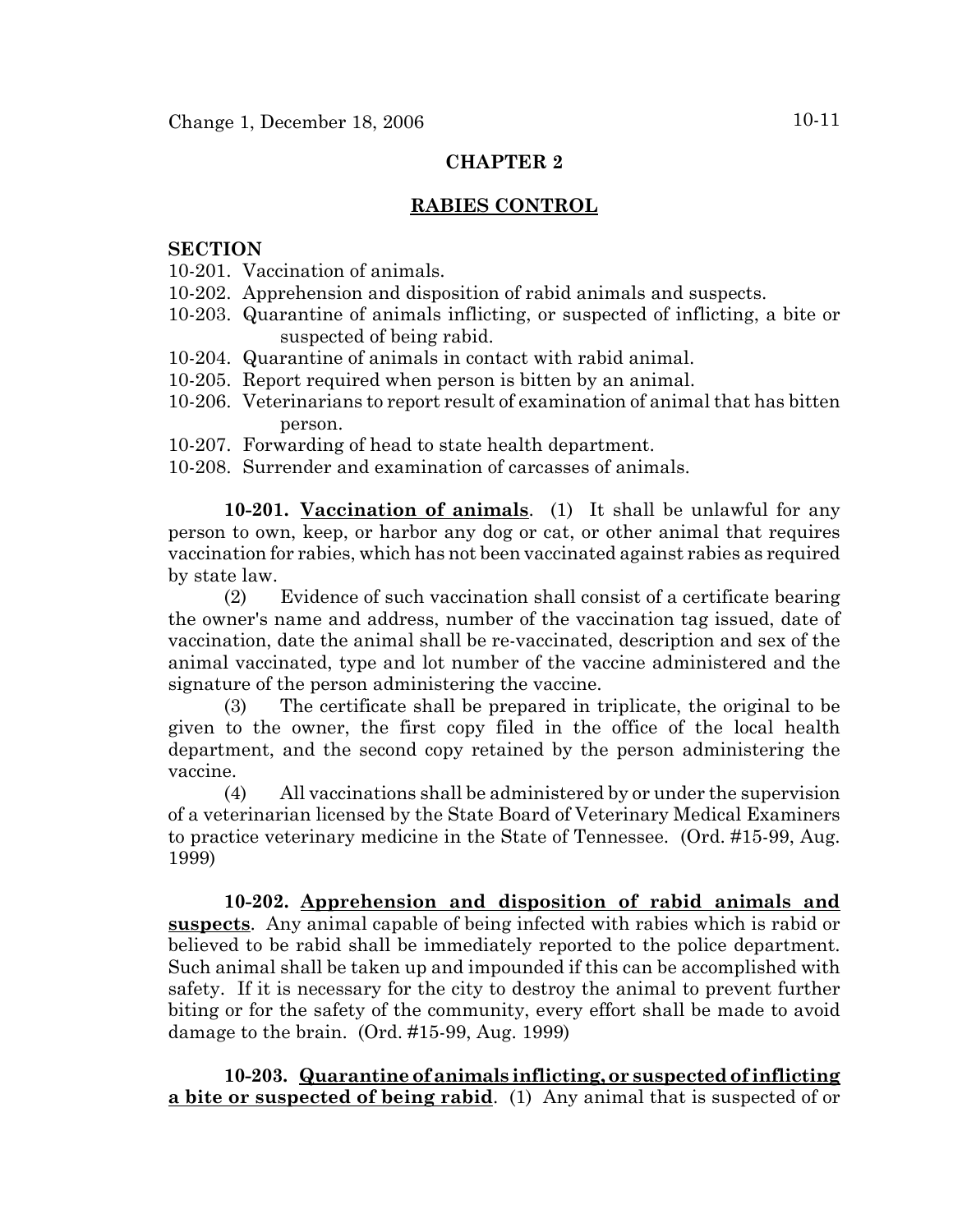has bitten a human being, or is suspected of being infected with rabies, shall be quarantined at a facility designated by the city manager for no less than ten (10) days from the time the bite or scratch occurred. The owner shall be responsible for all quarantine fees and costs.

(2) No animal that is suspected of or has bitten a human being or is suspected of being infected by rabies shall be killed or destroyed or removed from the city unless authorized by the city manager.

(3) Only animals that appear to be without rabies shall be released from quarantine or impoundment.

(4) No person shall hide, kill, conceal or aid or assist in hiding, killing, or concealing any animal suspected of being infected with rabies or shall conceal or permit the same to be removed from the city for the purpose of preventing the quarantine.

(5) There shall be placed in a conspicuous place in plain view of all entrances to the place of quarantine a placard on which shall be printed, in letters not less than two (2) inches high, the words "Rabies--Quarantine." The place of quarantine shall be cleaned and disinfected to the satisfaction of the city manager. (Ord. #15-99, Aug. 1999)

**10-204. Quarantine of animals in contact with rabid animal**. All animals capable of being infected with rabies that have come in contact with a rabid animal shall be quarantined and vaccinated as follows:

(1) If no vaccination for rabies has been given within the previous twelve (12) months, the animal shall be vaccinated and quarantined for ninety (90) days.

(2) If the animal has been vaccinated for rabies within the previous twelve (12) months, the animal shall be re-vaccinated and quarantined for thirty (30) days. (Ord. #15-99, Aug. 1999)

**10-205. Report required when person is bitten by an animal**. Whenever a person is bitten by an animal capable of being infected with rabies, prompt report of such bite shall be made to the police department. Such report shall be made by any physician attending the person bitten, or, if such person is at a hospital, the report shall be made by the person in charge. Such report shall contain all information required by the city manager. When a physician was not consulted or the person not taken to the hospital, the report shall be made by the person bitten or any other person with knowledge of the facts. (Ord. #15-99, Aug. 1999)

**10-206. Veterinarians to report result of examination of animal that has bitten person**. Whenever a veterinarian is called upon to examine an animal capable of transmitting rabies that has bitten a person, the veterinarian shall promptly report the results of the examination to the city manager. (Ord. #15-99, Aug. 1999)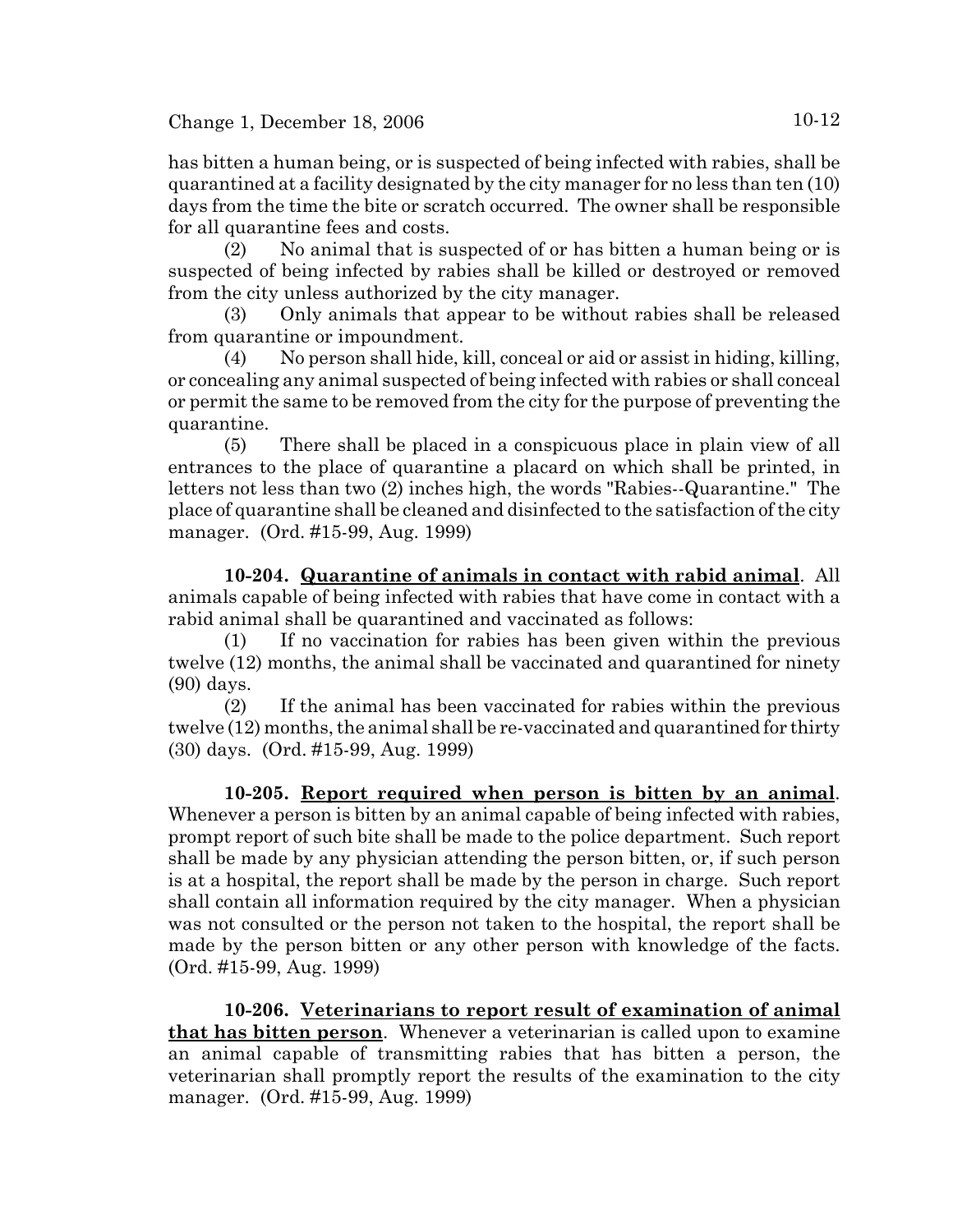**10-207. Forwarding of head to state health department**. When an animal under quarantine has been diagnosed as being rabid, or suspected by a licensed veterinarian as being rabid, and dies while under quarantine, the division of animal control shall send the head of such animal to the state health department for pathological examination. (Ord. #15-99, Aug. 1999)

**10-208. Surrender and examination of carcasses of animals**. The carcass of any dead animal found within the city shall, upon demand, be surrendered to the division of animal control for examination if, in the opinion of the city manager, such examination is necessary or advisable. (Ord. #15-99, Aug. 1999)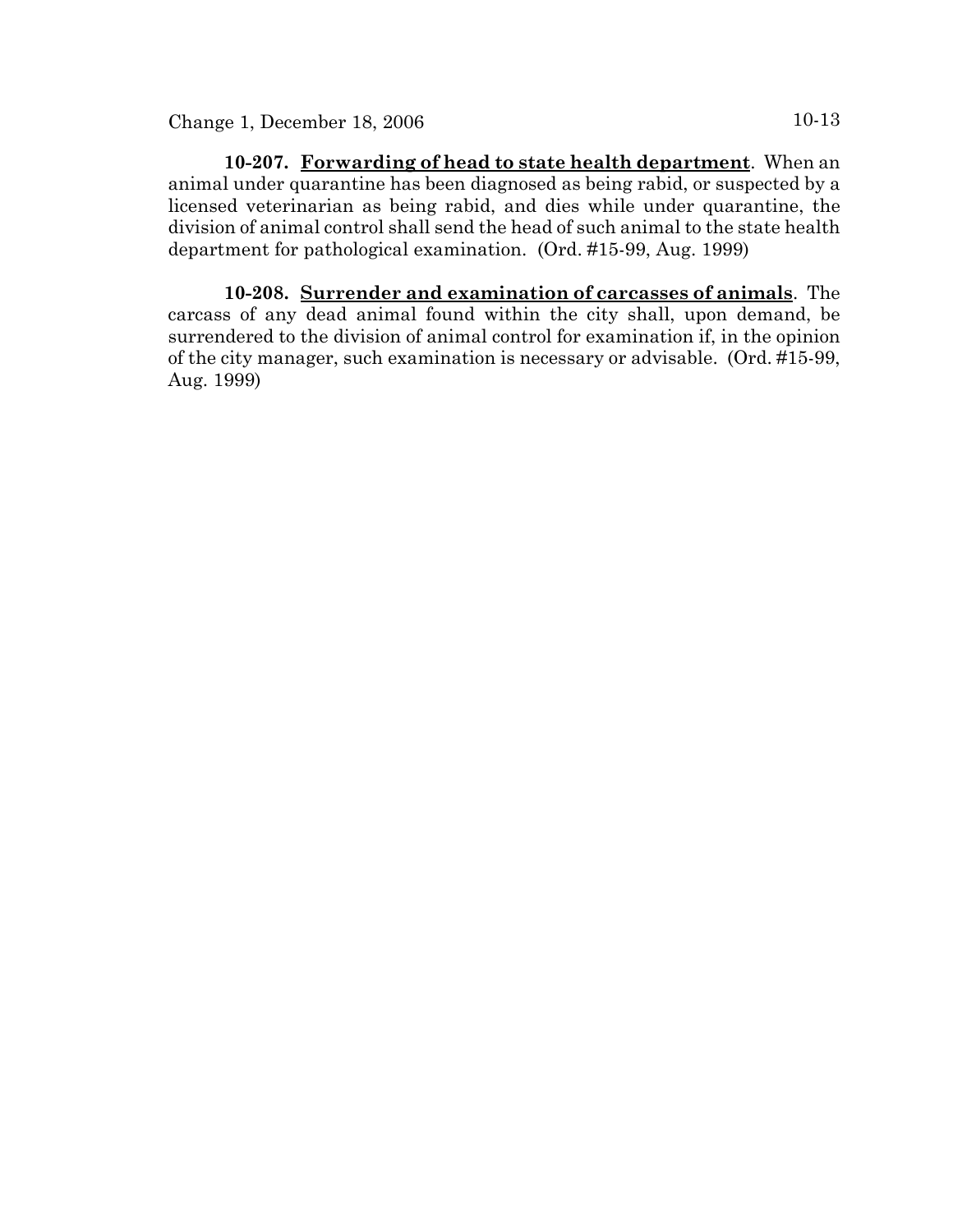# **CHAPTER 3**

### **VICIOUS DOGS**

#### **SECTION**

- 10-301. Definition.
- 10-302. Procedure for declaring a dog vicious.
- 10-303. Notification of vicious dog declaration.
- 10-304. Hearing on vicious dog declaration.
- 10-305. Appeal from vicious dog declaration.
- 10-306. Requirements for keeping a vicious dog.
- 10-307. Impoundment.
- 10-308. Notice of impoundment.
- 10-309. Hearing on impoundment and/or destruction.
- 10-310. Exceptions.
- 10-311. Change of status.
- 10-312. Change of ownership.
- 10-313. Dog fighting, spectator.
- 10-314. Right of entry.

#### **10-301. Definition**. "Vicious dog" means:

(1) Any dog with a known propensity, tendency, or disposition to attack without provocation, to cause serious injury, or to otherwise threaten the safety of human beings or domestic animals; or

(2) Any dog which, without provocation, has attacked or bitten a human being or domestic animal; or

(3) Any dog owned or harbored primarily, or in part, for the purpose of dog fighting, or any dog trained for dog fighting. (Ord. #15-99, Aug. 1999)

**10-302. Procedure for declaring a dog vicious**. (1) An animal control officer, police officer or any adult person may request under oath that a dog be classified as vicious as defined in § 10-301 by submitting a sworn, written complaint. Upon receipt of such complaint, the city manager shall notify the owner of the dog, in writing, that a complaint has been filed and that an investigation into the allegations as set forth in the complaint will be conducted.

(2) At the conclusion of an investigation, the city manager may:

(a) Determine that the dog is not vicious and, if the dog is impounded, waive any impoundment fees incurred and release the dog to its owner; or

(b) Determine that the dog is vicious and order the owner to comply with the requirements for keeping a vicious dog set forth in § 10-306, and if the dog is impounded, release the dog to its owner after the owner has paid all fees incurred for impoundment. If all impoundment fees have not been paid within ten (10) days after a final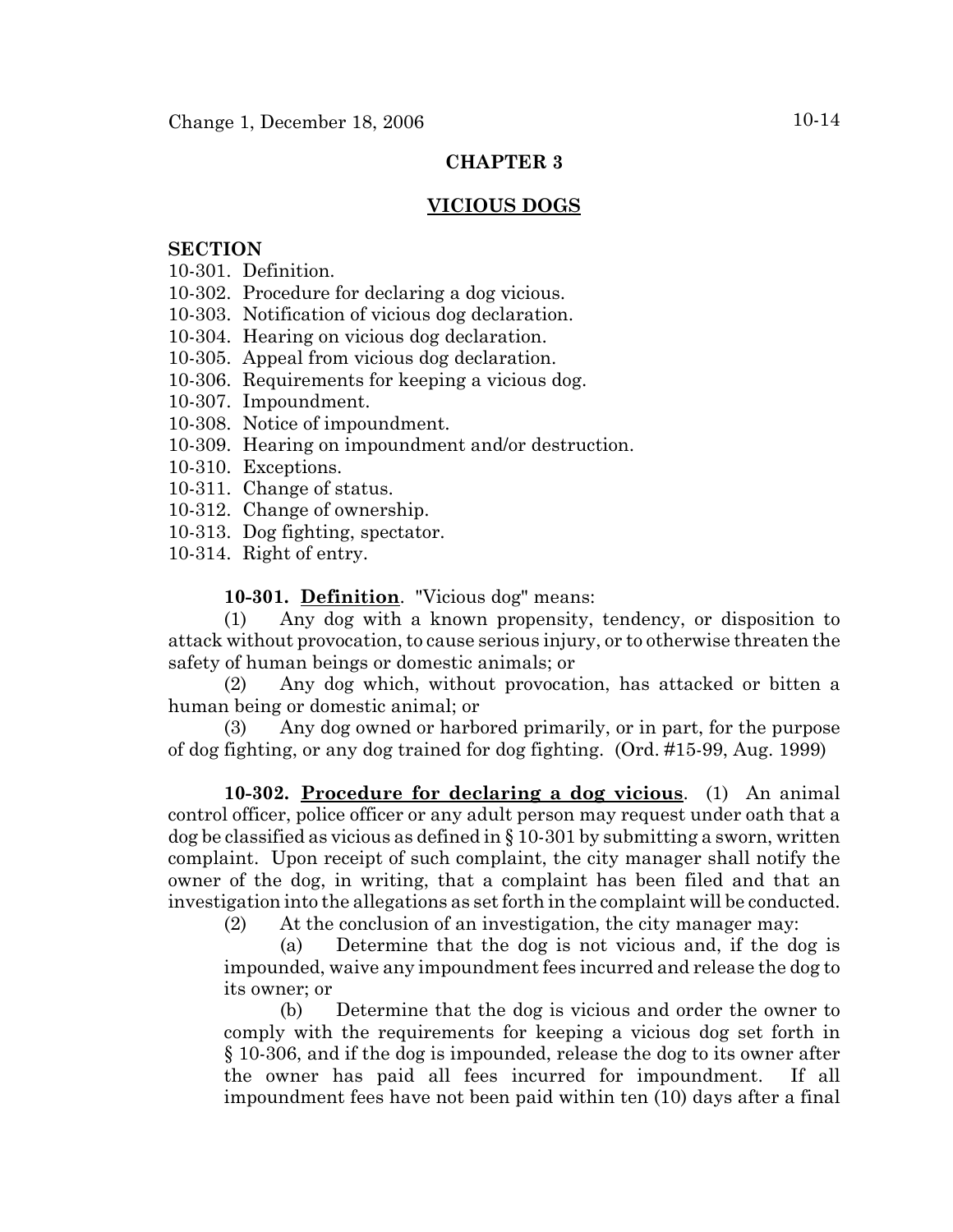determination that the dog is vicious, the city manager may cause the dog to be humanely destroyed.

(3) Nothing in this chapter shall be construed to require a dog to be declared vicious prior to taking action under state law. (Ord. #15-99, Aug. 1999)

**10-303. Notification of vicious dog declaration**. (1) Within five (5) days after declaring a dog vicious, the city manager shall notify the owner by certified mail or personal delivery of the dog's designation as a vicious dog and of the requirements for keeping a vicious dog as set forth in § 10-306. The city manager shall also notify the division of animal control of the designation of any dog as a vicious dog.

(2) The notice shall inform the owner that he or she may request, in writing, a hearing to contest the city manager's finding and designation within five (5) days after delivery of the vicious dog declaration notice. (Ord. #15-99, Aug. 1999)

**10-304. Hearing on vicious dog declaration**. (1) The city manager shall hold a hearing within ten (10) days after receiving the owner's written request for such a hearing. The city manager shall provide notice of the date, time and location of the hearing to the owner by certified mail or personal delivery and to the complainant by regular mail.

(2) At a hearing, all interested parties shall be given the opportunity to present evidence on the issue of the dog's viciousness. Criteria to be considered in the hearing shall include but not be limited to the following:

- (a) Provocation,
- (b) Severity of attack or injury to a person or animal,
- (c) Previous aggressive history of the dog,
- (d) Observable behavior of the dog,
- (e) Site and circumstances of the incident, and
- (f) Statements from interested parties.

(3) A determination at the hearing that the dog is in fact a vicious dog as defined in § 10-301 shall subject the dog and its owner to the requirements of this chapter.

(4) Failure of the owner to request a hearing shall result in the dog being finally declared a vicious dog and shall subject the dog and its owner to the requirements of this chapter. (Ord. #15-99, Aug. 1999)

**10-305. Appeal from vicious dog declaration**. If the city manager determines that a dog is vicious at the conclusion of a hearing conducted under § 10-304, that decision shall be final unless the owner of the dog appeals the decision to circuit court. (Ord. #15-99, Aug. 1999)

**10-306. Requirements for keeping a vicious dog**. The owner of a vicious dog shall be subject to the following requirements: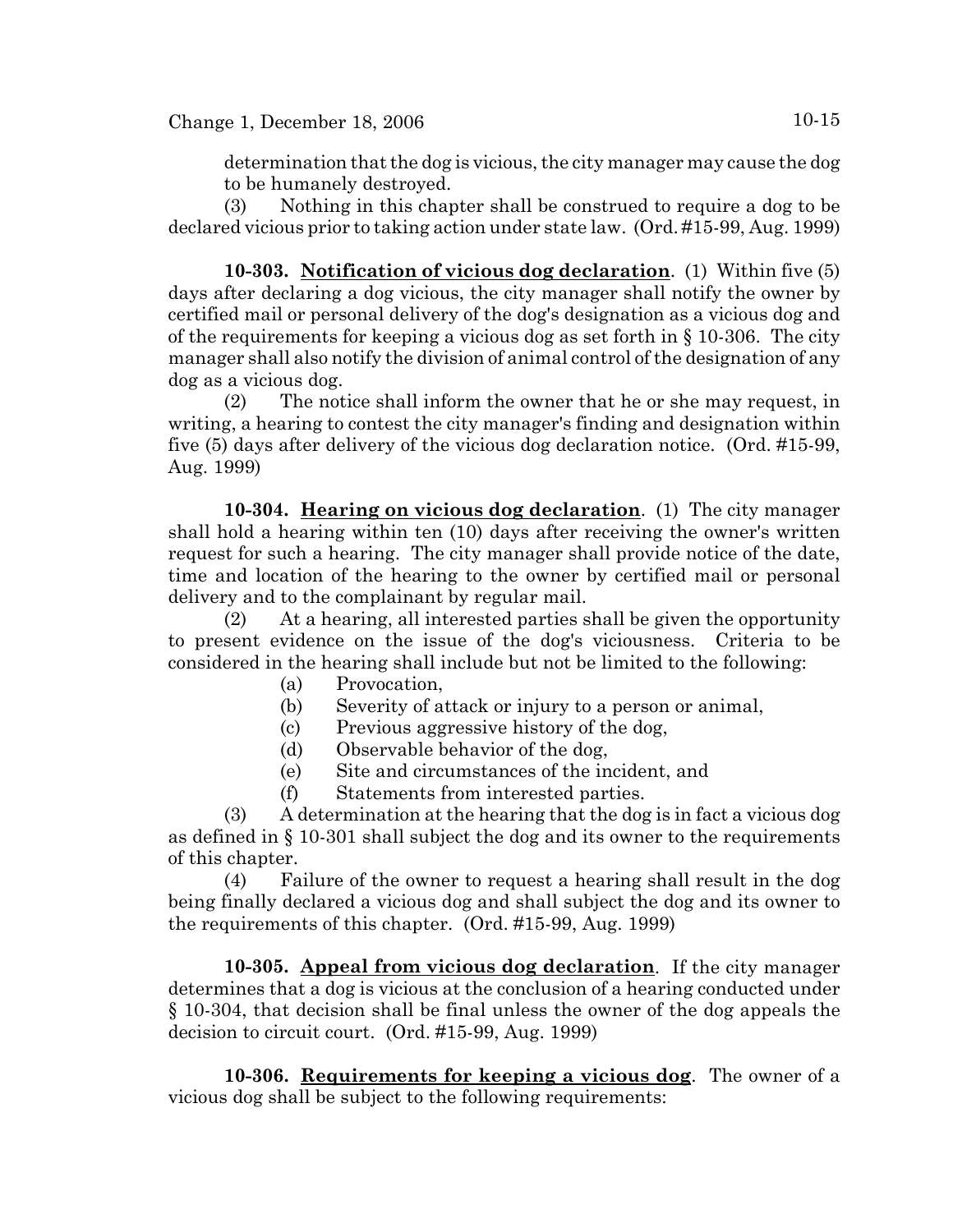(1) Confinement. All vicious dogs shall be securely confined indoors or in an enclosed and locked pen or structure upon the premises of the owner that is suitable to prevent the entry of children and is designed to prevent the dog from escaping. The pen or structure shall have minimum dimensions of five (5) feet in width and length by ten (10) feet in height and must have secure sides and a secure top attached to the sides. If no bottom is secured to the sides, the sides must be embedded into the ground no less than two (2) feet. All pens or structures must be kept clean and sanitary. The enclosure must provide shelter and protection from the elements and must provide adequate exercise room, light and ventilation. Under no circumstances may a vicious dog be confined by a fence, whether it is electronic, a similar underground wire system, or otherwise. Under no circumstances may more than one (1) dog be kept in any one pen or structure.

(2) Indoor confinement. No vicious dog may be kept on a porch, patio or in any part of a house or structure that would allow the dog to exit the structure on its own volition. In addition, no vicious dog may be kept in a house or structure when open windows or screen doors are the only obstacle preventing the dog from exiting the house or structure.

(3) Number of vicious dogs per residence. Only one (1) dog that has been declared vicious may be owned per residence.

(4) Leash and muzzle. The owner of a vicious dog shall not allow the dog to go outside its kennel, pen, or structure unless the dog is muzzled, under the physical control of a capable adult, and restrained by a leash not more than four (4) feet in length, which shall be bright yellow in color, and of sufficient strength to control the dog. The muzzle must not cause injury to the dog or interfere with its vision or respiration, but must prevent the dog from biting any human being or animal.

(5) Signs. The owner of a vicious dog shall display, in a prominent place on the owner's premises, a clearly visible warning sign reading "Beware of Vicious Dog." The sign shall be readable from the driveway entrance or street. The owner shall also display a sign with a symbol warning children of the presence of a vicious dog. Similar signs shall be posted on the dog's kennel, pen or structure. The sign shall be at least twelve (12) inches by twelve (12) inches in size.

(6) Insurance. The owner of a vicious dog shall obtain public liability insurance of at least one hundred thousand dollars (\$100,000), per dog, insuring the owner for any damage or personal injury that may be caused by the owner's vicious dog. The policy shall contain a provision requiring the city to be notified immediately by the agent issuing the policy in the event that the policy is cancelled, terminated or expired. The owner must provide proof of the insurance to the division of animal control. If there is a lapse in insurance or a cancellation, the owner shall be in violation of this title.

(7) Compliance; consequences for failure to comply. (a) For the safety and welfare of the general public, an owner of a vicious dog must comply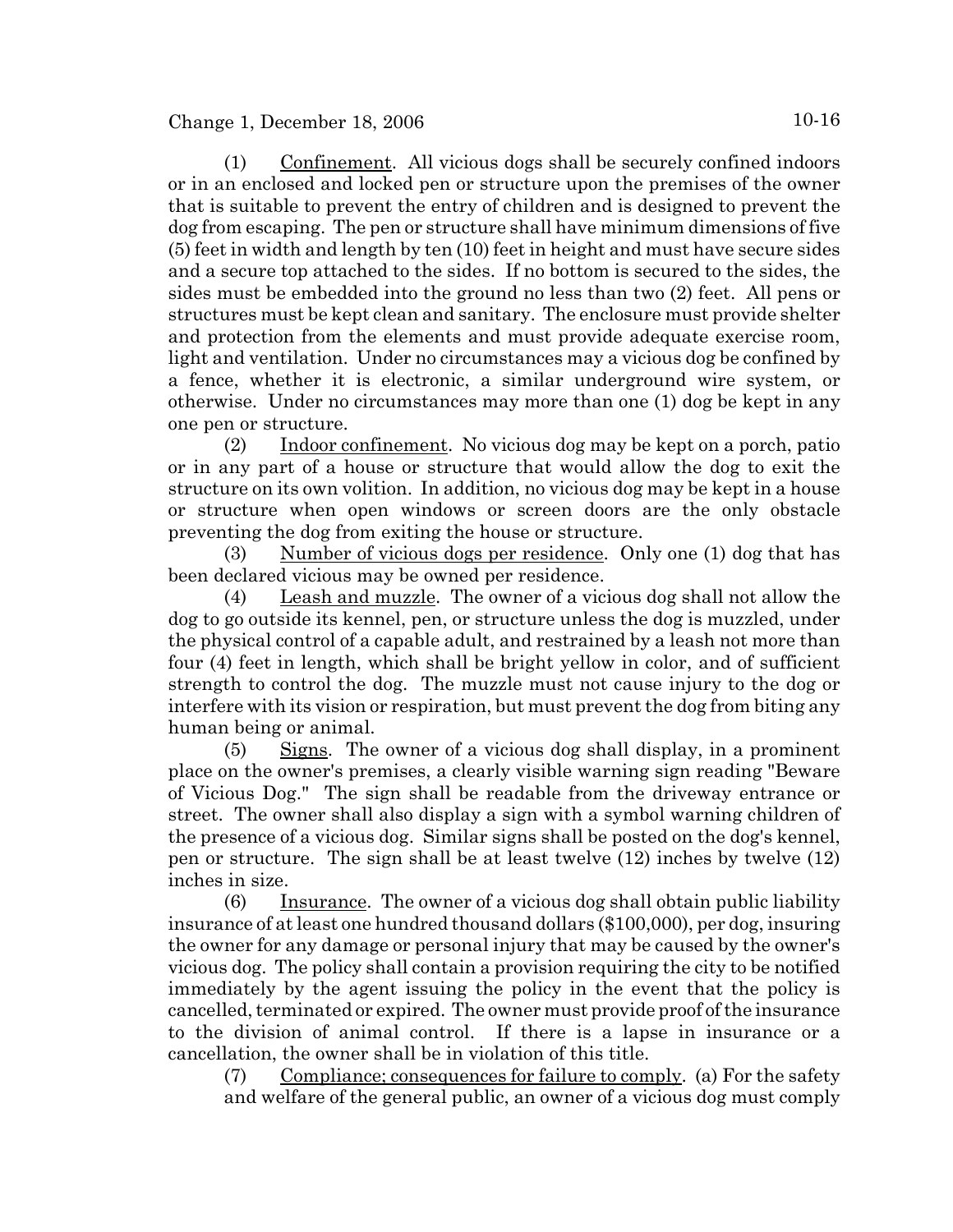with the requirements for keeping a vicious dog within the following timeframe:

(i) Immediate. Immediately upon the owner's receipt of the declaration notice, the owner shall comply with the confinement requirements set forth in § 10-306(1) and (2). The owner may continue to keep the vicious dog confined indoors or may, at the owner's option, confine the vicious dog outdoors provided the requirements of  $\S 10-306(1)$  are met at all times while the vicious dog is confined outdoors.

(ii) Within twenty-four  $(24)$  hours. The requirements set forth in  $\S$  10-306(4) and (5) must be met within twenty-four (24) hours of the owner's receipt of the declaration notice.

(iii) Within five  $(5)$  days. The requirement set forth in § 10-306(3) and (6) must be met within five (5) days of the owner's receipt of the declaration notice.

(iv) Should an owner of a vicious dog choose to contest the city manager's finding and designation of his or her dog as vicious and said owner has not complied with the requirements of this section within the allotted timeframe, the vicious dog shall be delivered to the animal shelter for safe-keeping until the contest hearing is heard. The owner shall be responsible for any and all boarding fees for the vicious dog, veterinarian or other professional services which the vicious dog needs as determined by staff the animal control officers or the animal shelter's veterinarian, and for any and all damage to city property caused by the vicious dog.

(b) Failure of an owner to comply with any of the requirements for keeping a vicious dog, or failure of an owner to continue compliance with said requirements, shall result in the vicious dog being apprehended by the division of animal control or the police department. Said vicious dog shall remain in the custody and control of the division of animal control until such time as the owner can prove, to the city's satisfaction, compliance with the requirements for keeping a vicious dog or until the conclusion of five (5) working days, whichever occurs first. If the vicious dog remains impounded at the conclusion of five (5) working days, said vicious dog shall become the property of the city and may be destroyed. (Ord. #15-99, Aug. 1999, as amended by Ord. #20-02, Nov. 2002)

**10-307. Impoundment**. When a dog has severely attacked a human being or domestic animal, and a police officer or animal control officer witnessed the attack or witnessed the injuries caused by the attack, such dog shall be impounded. (Ord. #15-99, Aug. 1999)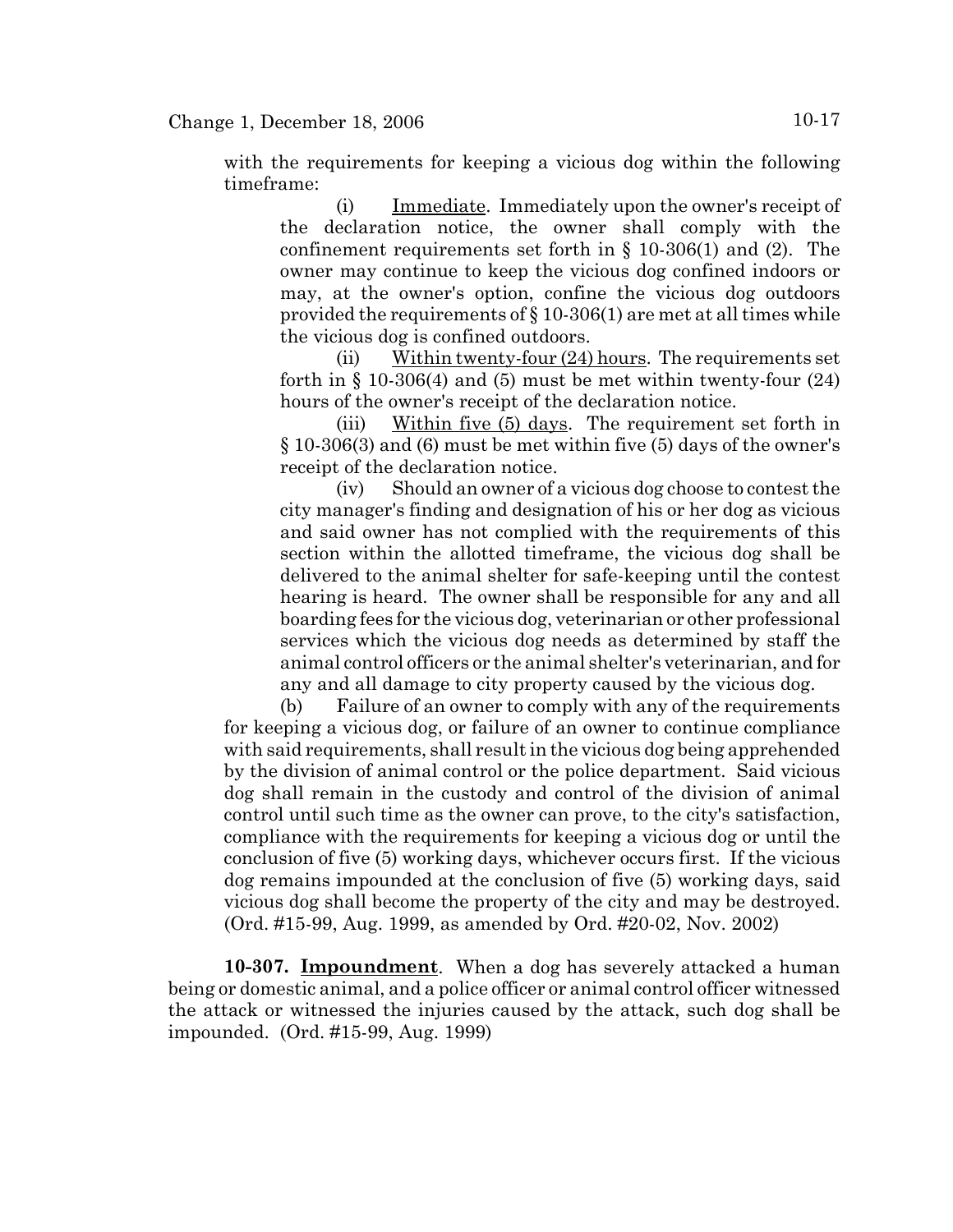**10-308. Notice of impoundment**. Within five (5) days of impoundment of a dog under § 10-307, the division of animal control shall notify the dog's owner, if known, in writing of the impoundment. (Ord. #15-99, Aug. 1999)

**10-309. Hearing on impoundment and/or destruction**. (1) The owner of an impounded dog shall have the right to file, within five (5) days after receiving notice, a written request for a hearing before the city manager to contest the impoundment.

(2) Upon request by the owner for a hearing pursuant to subsection  $(1)$ , a hearing shall be held within ten (10) days after the request for a hearing. Notice of the date, time and location of the hearing shall be provided by certified mail or delivered personally to the dog's owner.

(3) The city manager shall issue a decision after the close of the hearing and shall notify the owner in writing of the decision.

(4) After considering all of the relevant evidence, the city manager may request the district attorney general to petition the circuit court to order the destruction of the impounded dog, or may release the dog to its owner conditional on the owner complying with the requirements for keeping a vicious dog as set forth in § 10-306.

(5) If state law changes and permits a municipality to order the destruction of a dog as a result of an attack on a person or other animal, then the city manager shall automatically have the power to order the destruction of said dog under subsection (4) without going through circuit court. (Ord. #15-99, Aug. 1999)

**10-310. Exceptions**. (1) This chapter shall not apply to any dog used by the police department or law enforcement agencies.

(2) No dog shall be declared vicious for injury or damage sustained by a person who was entering the owner's property to commit a burglary, robbery, assault, willful trespass or other tort or crime.

(3) No dog shall be declared vicious for injury or damage sustained by a person who was teasing, tormenting, abusing, assaulting, or otherwise provoking the dog.

(4) No dog shall be declared vicious solely because it bites or attacks:

(a) A person assaulting its owner, excluding a police officer attempting to subdue or effect the arrest of a subject; or

(b) An unrestrained animal that attacks it or its young while it is restrained in compliance with this title. (Ord. #15-99, Aug. 1999)

**10-311. Change of status**. The owner of a vicious dog shall notify the division of animal control:

(1) Immediately if the vicious dog is unconfined and on the loose, or has attacked a human being or domestic animal without provocation;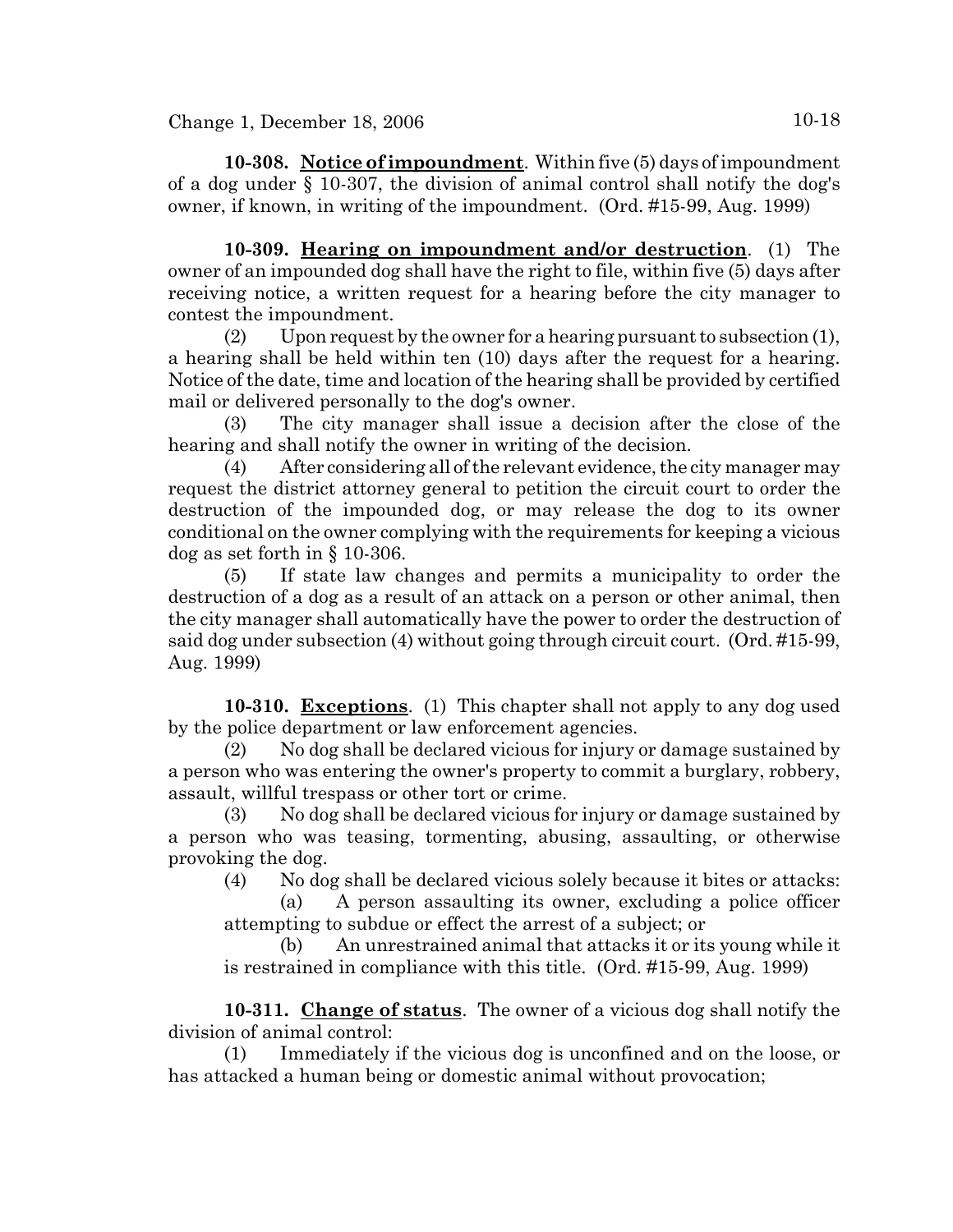(2) If the owner has moved outside of the city limits and shall give the owner's new address; or

(3) If the dog has died. (Ord. #15-99, Aug. 1999)

**10-312. Change of ownership**. (1) If the owner of a vicious dog sells, gives away, or otherwise transfers custody of the vicious dog, the owner shall, within three (3) days, provide the division of animal control with the name, address, and telephone number of the new owner.

(2) The previous owner shall notify the new owner of the dog's designation as a vicious dog and, if the new owner resides within the city limits, of the requirements and conditions for keeping a vicious dog set forth in § 10-306.

(3) If the new owner resides within the city limits, the new owner must obtain the required enclosure prior to the acquisition of the vicious dog or confine the dog indoors.

(4) The new owner must fully comply with the provisions of this chapter, including obtaining liability insurance, prior to the acquisition of the vicious dog. (Ord. #15-99, Aug. 1999)

**10-313. Dog fighting, spectator**. No person shall knowingly be a spectator at a dog fight. (Ord. #15-99, Aug. 1999, as replaced by Ord. #17-06, Sept. 2006)

**10-314. Right of entry**. It shall be the duty and authority of the chief of police or the chief of police's authorized representative to enter onto any premises, public or private, to make inspections for the purpose of carrying out the provisions of this title. (Ord. #15-99, Aug. 1999)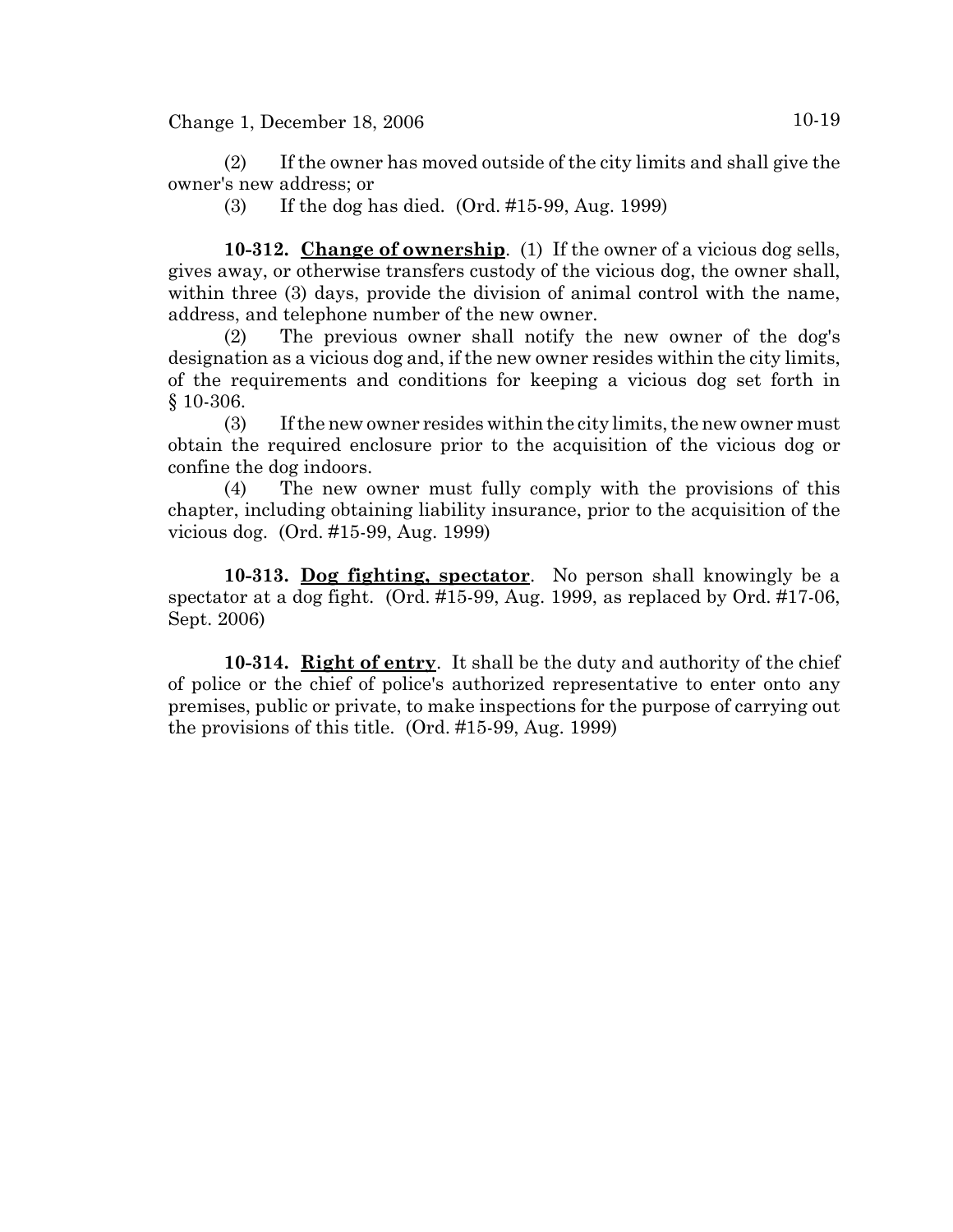# **CHAPTER 4**

# **DOG PARKS**

#### **SECTION**

- 10-401. Dog park, off-leash area.
- 10-402. Requirements.
- 10-403. Rules.
- 10-404. Violations.
- 10-405. Implied consent.
- 10-406. Responsibility and liability.

**10-401. Dog park, off-leash area.** The city has the authority to designate areas as dog parks. Dogs are permitted to be off-leash within the confines of any city-owned dog park area without being in violation of the city's leash (animal at large) law provided the provisions of this chapter are followed at all times. (as added by Ord. #06-2013, July 2013)

**10-402. Requirements.** It is unlawful for any person to fail to follow the requirements for use of the dog park as set forth below and each and every violation per dog may be treated as a separate offense:

(1) A person shall not bring any animal into the dog park other than a dog. This prohibition is not applicable to a service animal in performance of, or in training for, its duties to provide assistance to a person with disabilities.

(2) A person having charge, custody, care or control of a dog shall not bring a dog to the dog park that has been declared vicious by any governmental entity.

(3) A person having charge, custody, care or control of a dog shall not bring a dog in heat into the dog park.

(4) A person having charge, custody, care or control of a dog shall only bring a dog(s) to the dog park if the dog is healthy and properly vaccinated.

(5) Current proof of rabies vaccination (ex. rabies tag) must be attached to the vaccinated dog's collar at all times, and may be inspected by any city employee or city dog park volunteer at any time while entering, inside, or exiting the dog park.

(6) If the dog park has a designated area for small dogs, no dogs over twenty (20) pounds may be in the small dog area.

(7) All dogs must be leashed when entering and exiting the dog park, and the person having charge, custody, care or control of the dog must keep the leash in their possession at all times inside the dog park.

(8) The person having charge, custody, care or control of the dog must promptly remove and dispose of any waste deposited by their dog. Trash receptacles will be available within the dog park.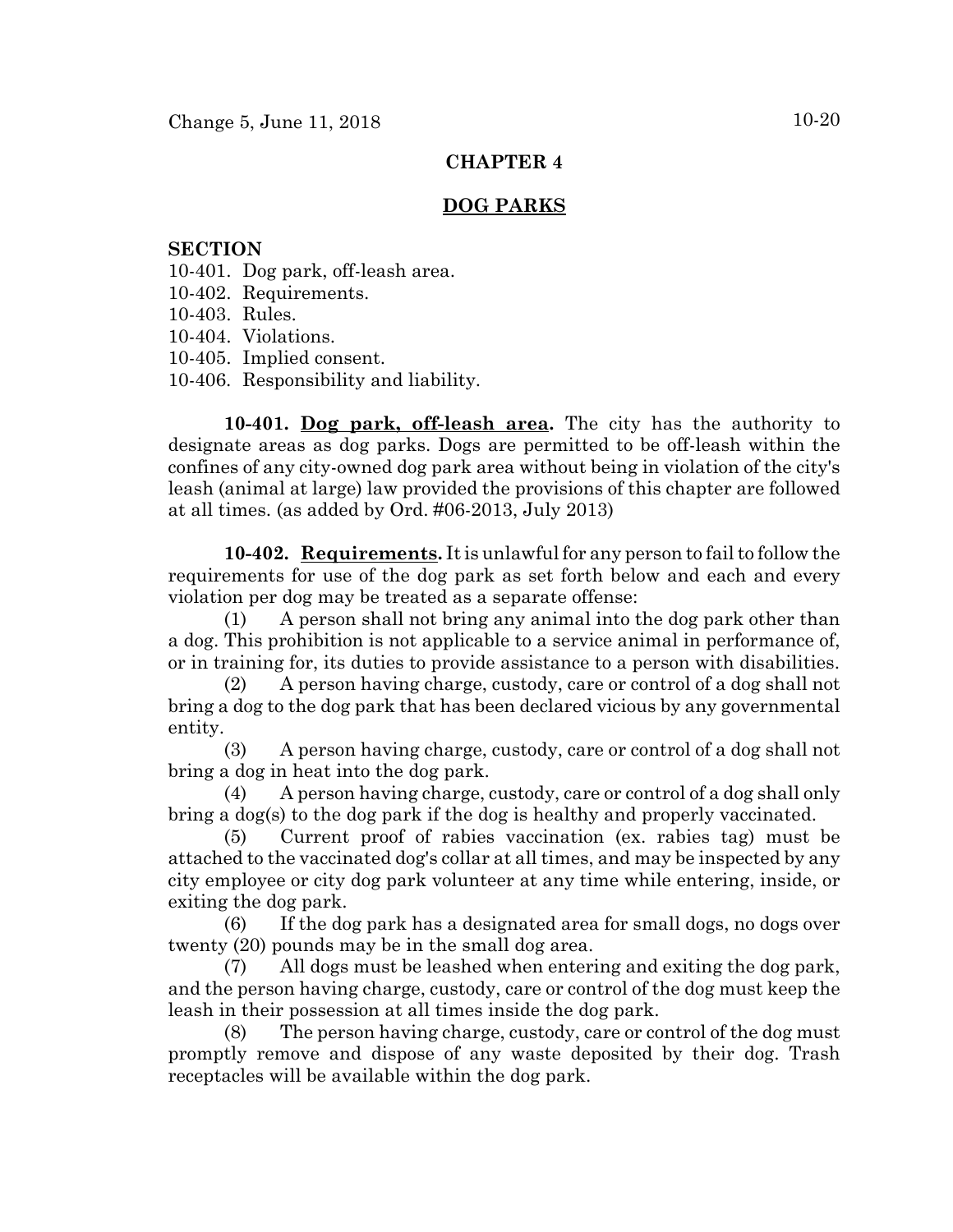Change 5, June 11, 2018  $10-21$ 

(9) The person having charge, custody, care or control of the dog must repair any damage caused by their dog including filling in holes dug by the dog.

(10) The person having charge, custody, care of control of the dog must immediately remove the dog if the dog shows signs of aggression toward people or other dogs within the dog park.

(11) Weapons are not permitted within the dog park.

(12) Dogs may not be left in the dog park unattended. (as added by Ord. #06-2013, July 2013)

**10-403. Rules.** In addition to the requirements set forth in this chapter, the city has the authority to establish and post rules and regulations pertaining to use of the dog park. Dog park rules will be posted at the main entrance to the dog park and on the city's website and must be followed. (as added by Ord. #06- 2013, July 2013)

**10-404. Violations.** A person in violation of the requirements set forth in this chapter and/or the posted rules for the dog park may be banned from the dog park for a designated or indefinite time period. In addition, a person in violation of the requirements of this chapter may be cited for the violation(s) in city court. (as added by Ord. #06-2013, July 2013)

**10-405. Implied consent.** Use of the dog park shall constitute implied consent of the owner and any person have charge, custody, care or control of the dog to strictly follow the requirements and rules set forth in this chapter, and shall constitute a waiver of liability to the city, its officials, officers, and employees, an assumption of all risks, and an agreement and undertaking to protect, indemnify, defend and hold harmless the city, its officials, officers, and employees for any injury or damage to persons or property during any time that the dog is in the dog park. (as added by Ord. #06-2013, July 2013)

**10-406. Responsibility and liability.** The provisions of this chapter do not relieve the owner or person have charge, custody, care, or control of a dog from the responsibility to maintain proper control over the dog nor shall the provisions of this chapter be construed to relieve such person from any liability for any damages arising out of his or her use of the dog park. (as added by Ord. #06-2013, July 2013)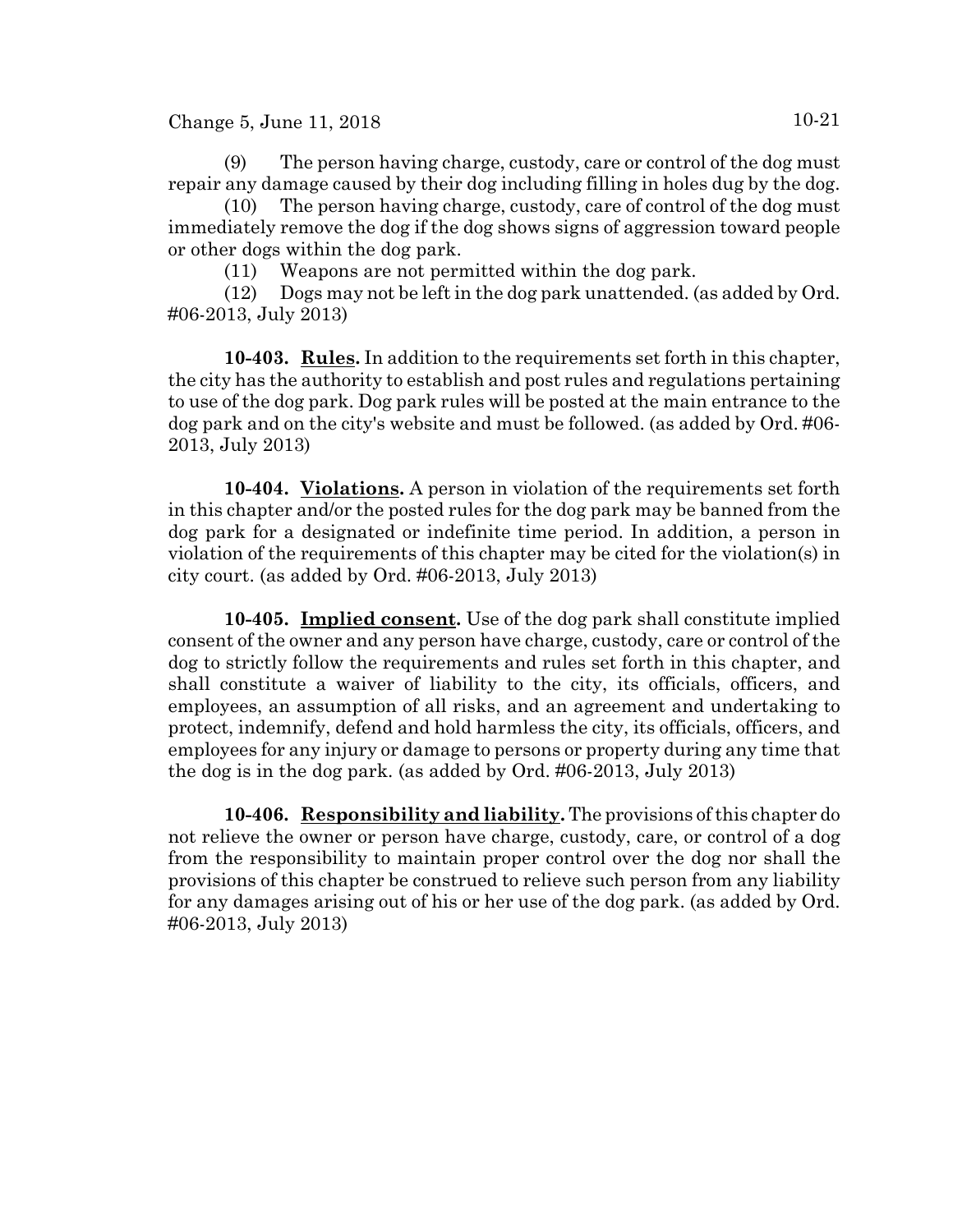# **CHAPTER 5**

#### **KEEPING OF HENS**

#### **SECTION**

- 10-501. Domesticated female chickens (hens); generally.
- 10-502. Permit required.
- 10-503. Fees.
- 10-504. Number and type allowed.
- 10-505. Slaughter prohibited.
- 10-506. Fenced enclosures and henhouses.
- 10-507. Food storage and removal.
- 10-508. Application for permit.
- 10-509. Approval of permit.
- 10-510. Denial, suspension, or revocation of permit.
- 10-511. Other provisions.
- 10-512. Penalty.
- 10-513. Severability.

**10-501. Domesticated female chickens (hens); generally.** Notwithstanding the provisions of city code § 10-114, keeping or possessing of livestock, the keeping or possessing of female domesticated chickens (hereinafter referred to as "hens") in residential areas (except for RG-1) is governed by this chapter.

The purpose of this chapter is to provide standards for the keeping of hens on residentially zoned property. It is intended to enable residents to keep or possess a small number of hens while limiting the potential adverse impacts on the surrounding property owners and neighborhood. The city recognizes that adverse neighborhood impacts may result from the keeping of hens as a result of noise; odor; unsanitary animal living conditions; unsanitary waste storage and removal; the attraction of predators, rodents, or parasites; and non-confined animals leaving the owner's property. This chapter is intended to create permitting standards and requirements that ensure that hens do not adversely impact the neighborhood surrounding the property on which the hens are kept. The provisions of this chapter are not applicable to property zoned as RG-1, Residential, Open Space and Reserved Districts, under the city's zoning ordinance. (as added by Ord. #6-2016, July 2016)

**10-502. Permit required.** An annual permit is required for the keeping of hens. Additionally, a building permit is required for the construction of a henhouse and pen.

(1) The annual permit fee to keep hens is personal to the permittee and may not be assigned. In addition, the permit authorizes the keeping of hens only upon the property described in the permit. The permittee must occupy the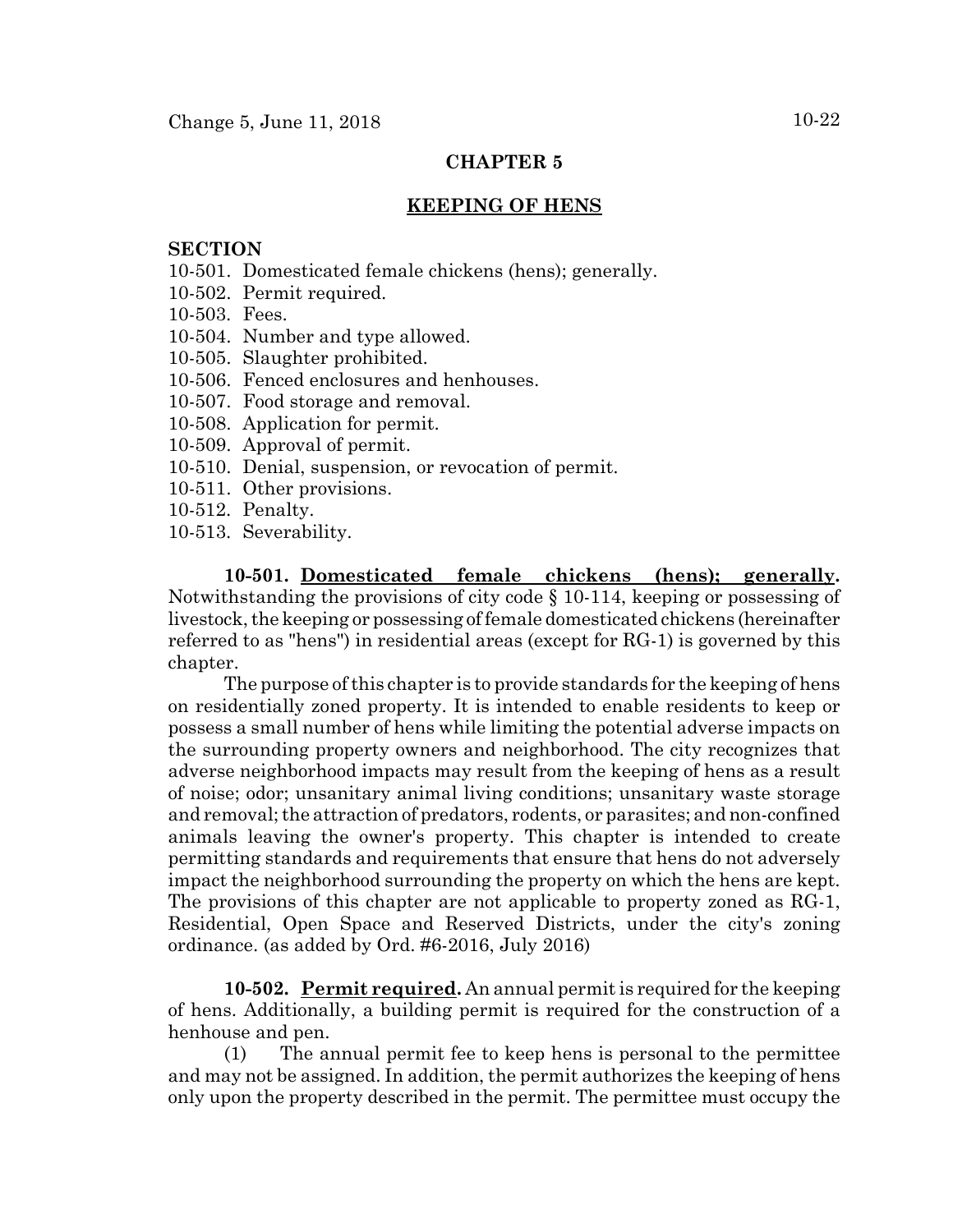residence on the property where the hens are to be kept as the permittee's personal, primary residence. An applicant for a permit must either own the property or have written permission from the property owner to be eligible for a permit. If the property is governed by a homeowner's association, the applicant must also provide written permission of the homeowner's association to be eligible for a permit. Only one (1) permit is allowed per permittee and only one (1) permit is allowed per property. In the event the permittee is absent from the property for longer than thirty (30) days, the permit automatically shall terminate and become void. The issuance of a permit does not create a vested right to renewal of the permit beyond the stated term thereof.

(2) The first permit year shall extend from the date of issuance through December 31, 2017. Thereafter the permit year shall be January 1 through December 31. (as added by Ord. #6-2016, July 2016)

**10-503. Fees.** The fee for an annual permit to keep hens is twenty-five dollars (\$25.00). In addition, a twenty-five dollar (\$25.00) fee shall be required for the building permit for the construction of a henhouse and fenced enclosure. § 10-404, number and type allowed.

(1) Up to six (6) hens may be allowed. No roosters shall be allowed. The provisions of this chapter apply regardless of how many dwelling units are located on the property. In the case of multi-family residential complexes without individually owned backyards, the maximum number of hens allowed is six (6) per complex.

(2) Only hens are allowed. There is no restriction on domestic chicken breeds; however, fowl and poultry other than hens are not allowed. (as added by Ord. #6-2016, July 2016)

**10-505. Slaughter prohibited.** The slaughtering of chickens is prohibited. (as added by Ord. #6-2016, July 2016)

**10-506. Fenced enclosures and henhouses.** (1) Hens must be kept in a fenced enclosure at all times. The fenced enclosure must be either (a) covered, or (b) at least forty-two inches (42") high. In the event the fenced enclosure is not covered, all hens must be wing-clipped to prevent escape. Hens shall be secured within the henhouse during non-daylight hours.

(2) In addition to the fenced enclosure, hens shall be provided with a covered, predator resistant henhouse.

(3) A minimum of two (2) square feet per hen shall be provided for henhouses and a minimum of six (6) square feet per hen for fenced enclosures.

(4) Fenced enclosures and henhouses must be properly ventilated, clean, dry, and odor-free, and kept in a neat and sanitary condition at all times in a manner that will not disturb the use or enjoyment of neighboring lots due to noise, odor, or other adverse impact.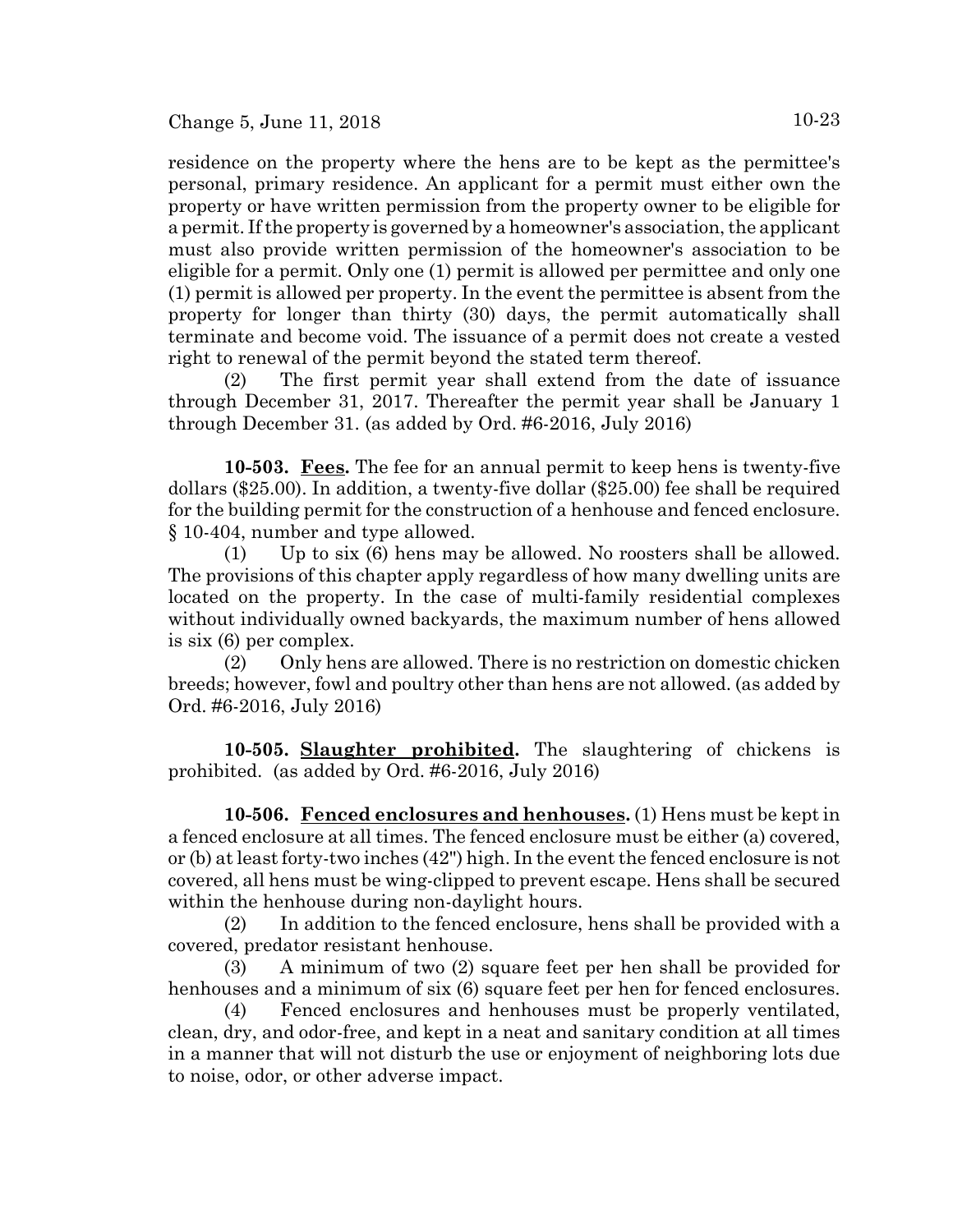(5) The henhouse and fenced enclosure must provide adequate ventilation and adequate sun and shade, and must be constructed in a manner to resist access by rodents, wild birds, and predators, including dogs and cats.

(6) Henhouses shall be enclosed on all sides and shall have a roof and doors. Access doors must be able to be shut and locked at night. Opening windows and vents must be covered with predator-resistant and bird-resistant wire of less than one inch (1") openings.

(7) The materials used in making the henhouse and fence shall be uniform for each element of the structure such that the walls are made of the same material, the roof has the same shingles or other covering, and any windows or openings are constructed using the same materials. The henhouse shall be well-maintained.

(8) Henhouses shall be located and constructed in compliance with the city's zoning ordinance pertaining to accessory buildings or structures.

(9) Neither the henhouse nor the fenced enclosure may be located less than ten feet (10') from any abutting property line. This distance requirement is not appealable to the Board of Zoning Appeals (BZA) for a variance.

(10) Henhouses and the fenced enclosures shall not be permitted in front yards. (as added by Ord. #6-2016, July 2016)

**10-507. Food storage and removal.** All stored food for the hens must be kept either indoors or in a weather-resistant container designed to prevent access by animals. Uneaten food shall be removed daily. (as added by Ord. #6- 2016, July 2016)

**10-508. Application for permit.** Every applicant for a permit to keep hens shall:

(1) Complete and file an application on a form prescribed by the animal control division of the police department.

(2) Deposit the prescribed permit fee with the animal control division of the police department at the time the application is filed. Any material misstatement or omission shall be grounds for denial, suspension, or revocation of the permit. (as added by Ord. #6-2016, July 2016)

**10-509. Approval of permit.** The animal control division of the police department shall issue a permit if the applicant has demonstrated compliance with the criteria and standards of this chapter. (as added by Ord. #6-2016, July 2016)

**10-510. Denial, suspension, or revocation of permit.** The animal control division of the police department shall deny a permit if the applicant has not demonstrated compliance with all provisions of this chapter. A permit to keep hens may be suspended or revoked by the animal control division of the police department where there is a risk to public health or safety or for any